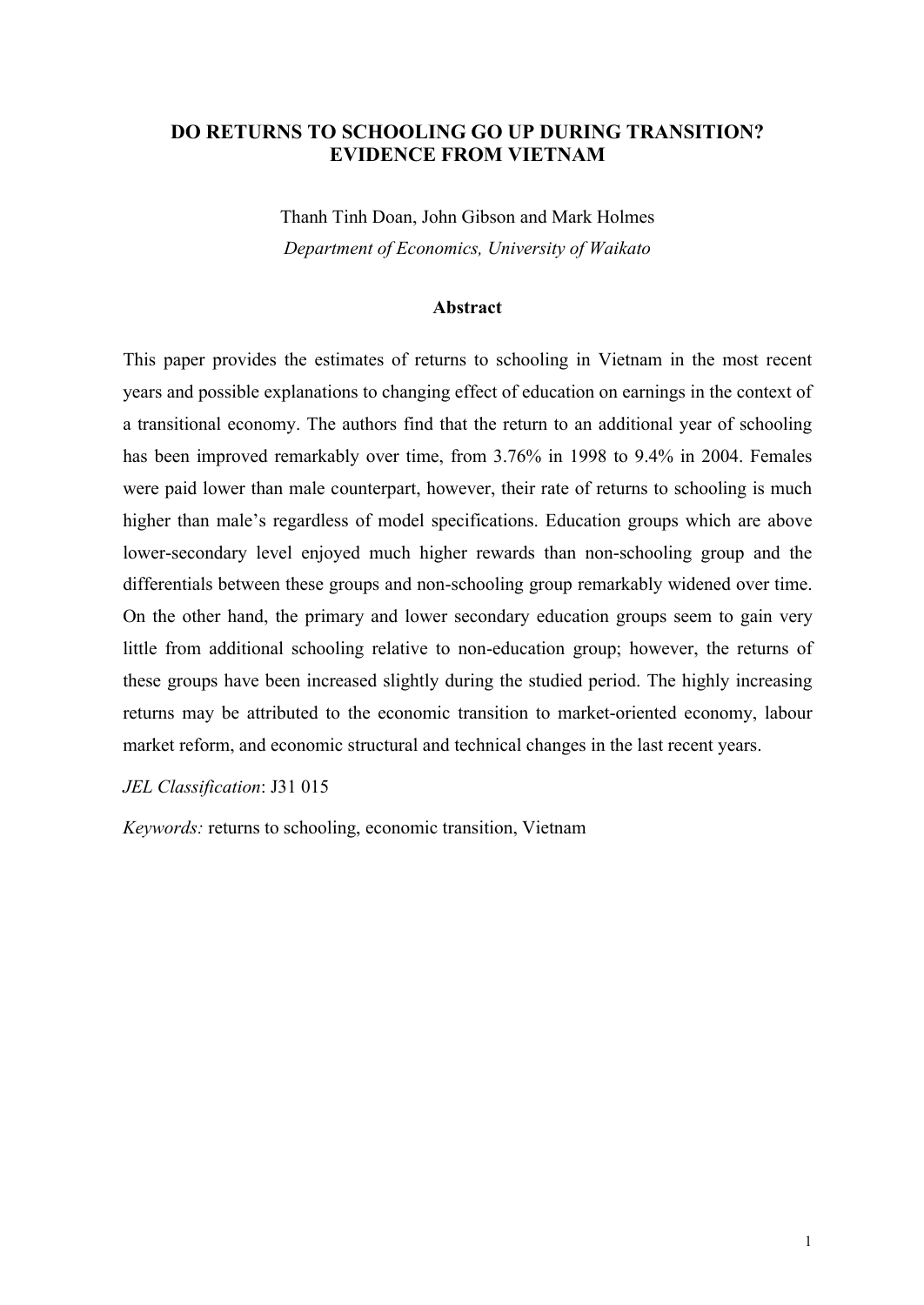#### 1. **Introduction**

In a market economy, particularly in the era of knowledge economy, human capital plays an important role in creating highly valuable products. Singapore and Japan are typical examples; the countries have developed their economies not basing on natural resource exploitation but on human capital of which education is a key element. Moreover, education can be considered as a powerful tool in struggling poverty due to the fact that education can help people to make incomes in their long life. Unlike economic strategies, the impact of education on earnings and poverty eradication tends to be less direct in short run, but education may provide long term benefits (WB, 2001).

Labor markets in the transitional economies tend to be less effective or rigid because of imperfect competition in the market, given that condition education may be implausibly rewarded i.e. low compensation. For instance, the rates of return to schooling in China are 4.5 percent and 5.6 percent for male and female respectively, the rate of returns in Vietnam in 1993 is very low, namely 1.64 percent. Meanwhile, the overall rates of returns of the world are 8.7 and 9.8 percent for men and women, respectively (Psacharopoulos, 1994; Glewwe et al, 1998).

However, according to Orazem et al (1995) and Varga (1995), the returns tend to increase during the economic reform in transitional countries. Liu (2006) adds that the increase in returns to schooling, especially to women's is a common feature of transitional economies. Studies on Czech Republic and Slovakia (Chase, 1998), Russia, Ukraine, Hungary, and Poland (Brainerd, 1998) support the conclusion.

The existing research on returns to schooling in Vietnam show that the return in Vietnam is very low (Glewwe et al, 1998; Moock et al, 1998) relative to other developing countries on average, and even there is a decrease in rate of return on males' education from 1992 to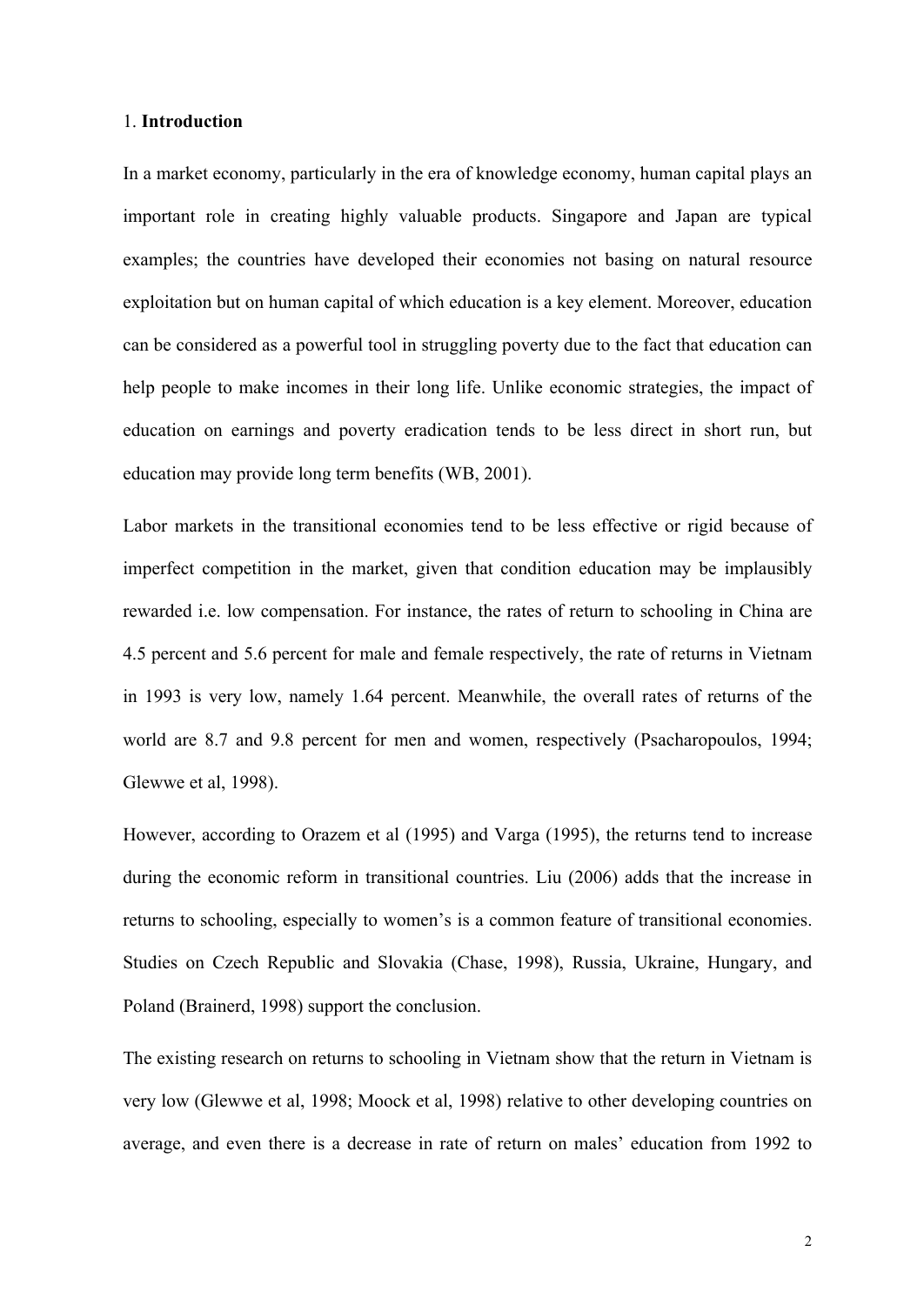1998, and a little increase in the return on females' education (Liu, 2006). These findings are opposite to what are found for the Eastern European countries. A possible explanation to the disparity may be the fact that impacts of the reforms were not absorbed enough due to nature of the gradual economic reform policies applied in Vietnam and the Vietnamese government has still intervened in the economy substantially, whilst in Eastern European countries the "Big Bang" reforms were introduced. Briefly, it is likely that up to 1998, the impact of education in labor market was not obvious. More time of the reform therefore should be taken into account to see changes in the rates of returns on schooling in Vietnam.

The greater reform in recent years including wage reform leads to the great development of non-state economic sector. The development of non-state sector has stimulated competition in labor market, and laborers have more choice in employment and are freer to move to other employers who pay higher wage rates. Wage rate is a drive for in labor market. Wage rates are determined basing mainly on individual's knowledge and skills which are derived from education and experience. As a result, income inequality during the reform has widened<sup>1</sup> (GSO, 2004). Given that conditions, we expect that the returns to schooling in the recent years could be improved in relation to in the early transitional period.

This paper examines the returns to schooling and the impact of economic reform on earning through changes in rates of returns to schooling after 15 years of the economic reform with purpose of providing the assessment information. Accordingly, this paper tries to answer following questions: (1) what is the rate of return to schooling in Vietnam in recent years of the economic reform and (2) how much is the change in the returns to schooling in the recent years? To answer the questions, the Mincer earning function (Mincer, 1974) with some recent extensions will be employed to examine the rates of returns to schooling for the

 $1$  GINI index increased gradually, from 0.35 in 1994 to 0.42 in 2002.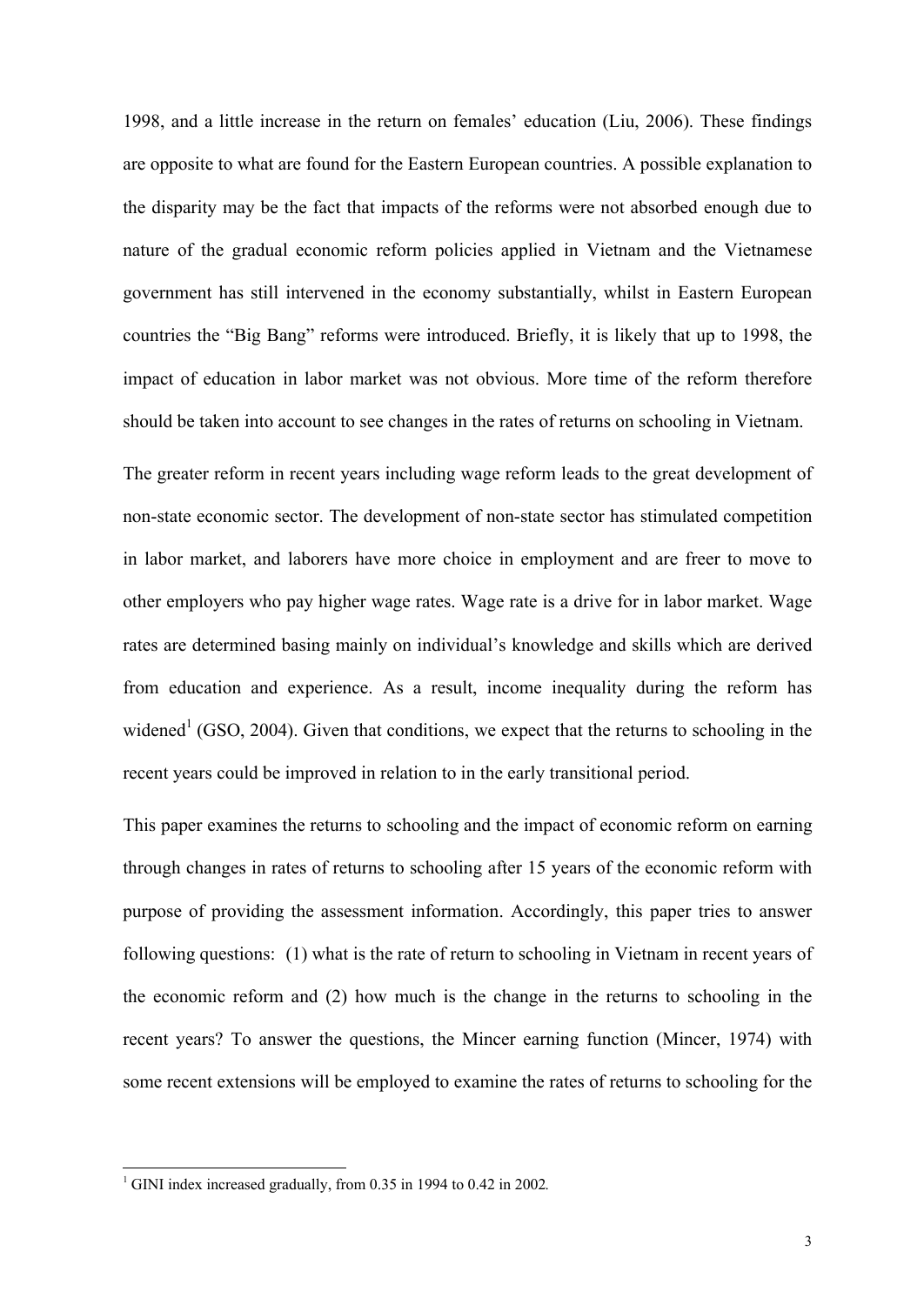period between 1998 and 2004. Sample selection bias and endogenous treatment effect will be corrected to provide more reliable estimates.

In the next section, we review the existing studies on returns to schooling. Section 3 will discuss data and models used in the analysis. Section 4 is for econometric estimation, and possible explanations to the changing returns. Conclusions and suggestions for further study will be presented in section 5.

# **2. Literature Background**

Since the birth of the human capital theory in 1960s, hundreds of research has applied the theory to empirical studies. From a simple model developed by Becker and Chiswick (1966) and Mincer (1974), the model has been recently extended by adding controlling variables such as gender, region, sector, race and marital status (for example: Keane and Wolpin, 1997; Johnson & Chow, 1997; Chirwa & Zgovu, 2001; Goetz & Rupasingha, 2004; Gibson and Fatai, 2006; many in Psacharopoulos et al, 2004). Estimation method has been improved from the initial simple works by Becker and Chiswick (1966) and Mincer (1974) to a sophisticated econometric technique for estimating the effect of schooling on earnings.

Psacharopoulos and his co-authors (2004) collect results of almost all the published research and updates in 2004. Although there exists some differences in methodology and sample coverage, some main points of the studies on returns to schooling can be withdrawn (Psacharopoulos et al, 2004): *Firstly*, the private returns, namely 26.6%, 17% and 19% for primary, secondary and higher education respectively are higher than social returns in all educational levels (those of social returns respectively are 18.9%, 13.1% and 10.9%). *Secondly*, the social rates of return tend to decline with educational level while the private returns tend to be convex. The declining social returns may be explained by the climbing public subsidies at higher educational level. *Thirdly*, the returns will decline when education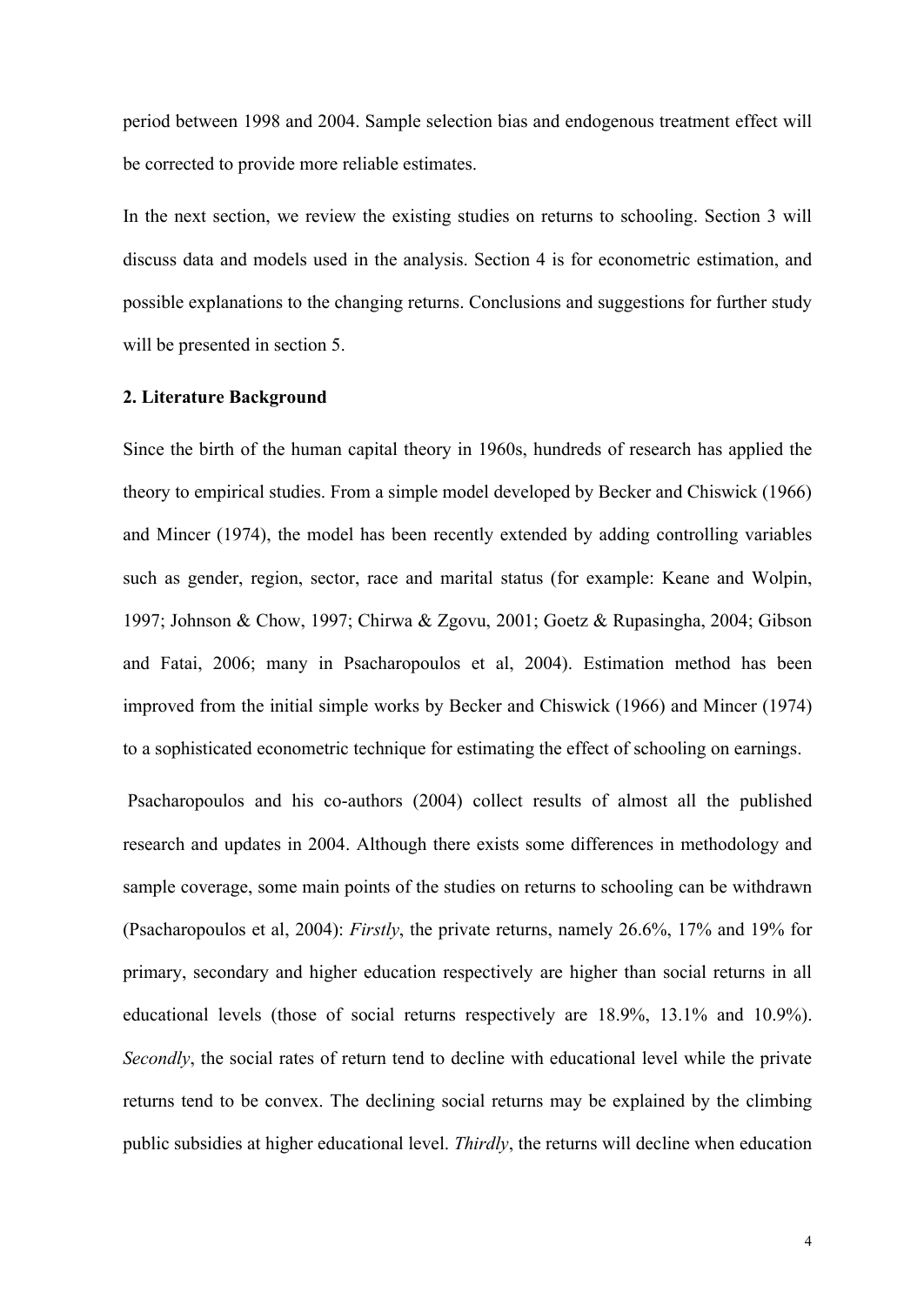supply increases. The highest returns to any level of schooling are therefore found in lowincome countries, and inversely the lowest returns are evidenced in high-income countries. For instance, average rates of return (based on Mincer equation) are 10.9% and 7.4% for low and high income group respectively (Psacharopoulos et al, 2004, table 3, p.14). *Fourthly*, return to an additional year of female schooling on average is higher than their male counterparts, namely 9.8 and 8.7 percent for women and men respectively (Psacharopoulos et al, 2004, Fig 6, p.17), even though females are typically rewarded less than males.

The existing studies show that the rates of returns *increase over time in the transitional economies*. For example, China's return to schooling increases from 3.6% in 1988 to 12.2% in 1993, Czech Republic from 8.1% in 1995 to 9% in 1997, Estonia from 1.5% in 1989 to 5.4% in 1994, Poland from 2.9% in 1986 to 7% in 1996 (Psacharopoulos, 2004, Table A4). Research by Heckman and Li (2004) find the remarkably increasing return during the reform in China. Furthermore, the level of competition is believed affecting the returns, Johnson and Chow (1997) in a study of China find that the returns in rural areas are higher than in urban areas, and they argue that the essence of employment in the stationary public sector which dominates in urban areas in late 1980s leads to lower rate of returns in urban areas. Zhang et al (2005) have a similar justification, they believe that economic reform and technical changes have enhanced competition amongst labors, and education and newlyskilled labors therefore are higher rewarded.

There are some recent studies on earnings and schooling in Vietnam (Moock et al*,* 1998 & 2003; Glewwe et al, 1998; Liu, 2006; Gallup, 2002). These studies focus on returns to schooling in either 1993 or period from 1993 to 1998; one common finding is that the return is relative low although they do not have a similar rate of returns (about 1.64% to 5%). Females' return is higher than their male counterpart at higher education. Their finding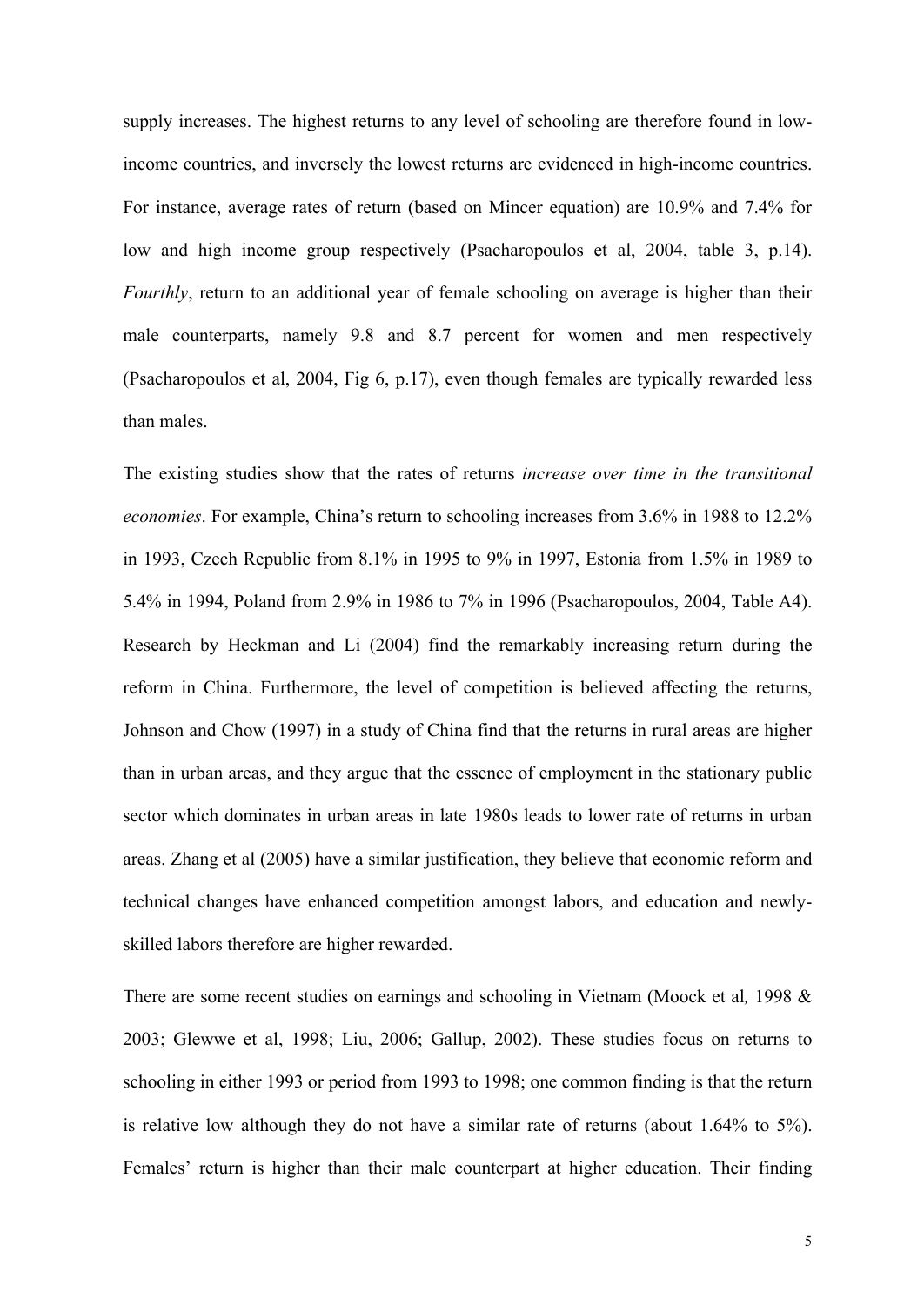agrees with overall trend updated in Psacharopoulos (2004). Furthermore, amongst the authors Liu and Gallup pay attention to changes of the returns over time from 1992 to 1998. Their studies show that after a period of the economic reform the return is *still very low,* even though it was slightly improved. However, the study may have not captured real effects of schooling on earnings in newly income distribution mechanism in the marketoriented economy recently. Because in the 1990s the labor market might be seminal and the influence of egalitarianism in the earlier planned economy has been still existed. Education have not had many opportunities to be effectively exploited because the labor market was still rigid and distorted during the early transition (Johnson and Chow, 1997). Given that conditions, workers lacked working incentives to make efforts in both learning and working. Another shortcoming of some of the studies is that they ignored an important problem of the sample selection bias that may mislead in estimates. In developing countries, people holding wage-earning jobs tend to have higher education, estimates of the returns for only wageearning observations may be misled due to sample selection bias. Correcting the sample selection bias is needed in wage equation estimation (Heckman, 1979) to yield more reliable estimates.

Liu (2006) indicates that the shift of demand for skilled labors leads to higher wages. However, he shows that the returns in Vietnam declined over period from 1992 to 1998. As earlier discussed, the returns may decrease in the early transition but would recover after a longer period by which the economic reform effect is absorbed enough. The data used in this study covers recent years of the economic reform, so the data may capture the more effect of the reform. Furthermore, this paper will control not only sample selection bias but also endogeneity of self-selection into state sector. The ability bias should have been tested; however, the data did not support our intention. Besides the mentioned shortcomings, in the some previous studies on Vietnam, merging lower secondary and upper secondary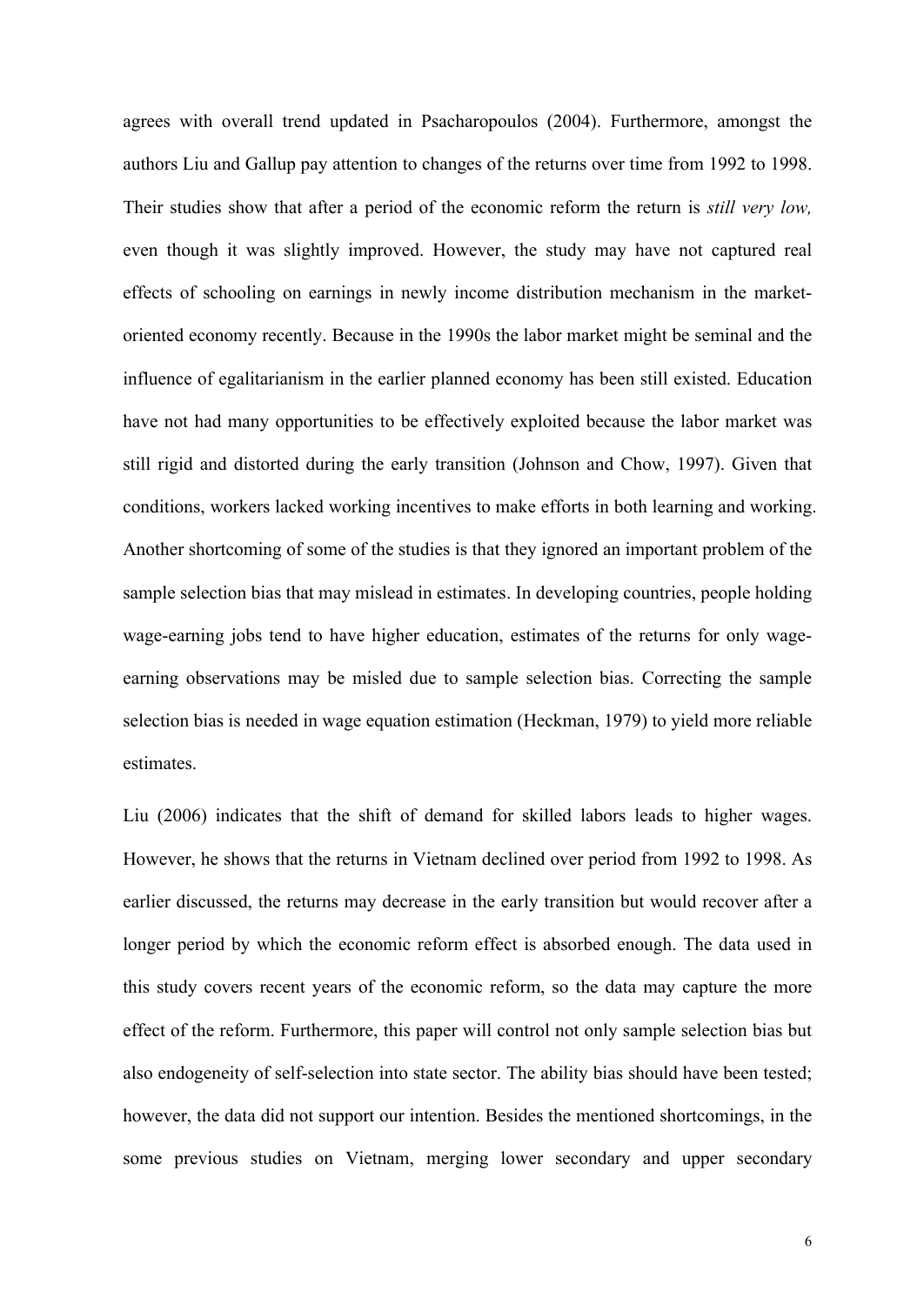education into one group is implausible because the income differential between two groups is quite large; the estimates in the next section show the differential clearly.

#### **3. Data and analysis models**

Data used in this paper are from two rounds of  $VLSS<sup>2</sup>1998$  and  $VLSS<sup>2</sup>004$ . The samples of VLSS1998 and VLSS2004 were selected to be representative for the whole country. The sample size consists of 5,999 households with 28,624 household members (VLSS1998), and 9,188 households with 40,419 household members (VLSS2004). The surveys collected an amount of comprehensive information including demographic characteristics, education, jobs, income, expenditure, employment status, and production activities.

We use only wage-earner observations with age restriction from 15 to 60. Accordingly, 3,365 observations are derived from VLSS1998 (2,009 males and 1,356 females), and 7,177 observations from VLSS2004 (4,499 males and 2,678 females) for the estimation analysis.

To estimate the returns to schooling, the Mincer earning equation will be used. The basic Mincer earning equation is as follows:

$$
Ln Y_i = \alpha + \beta_1.S_i + \beta_2 Exp_i + \beta_3 Exp_i^2 + \varepsilon_i \qquad (3.1)
$$

Where: LnY is log of hourly wage including bonuses, allowances, and subsidies (both in cash and in-kind). We only use wage earner-observations, drop self-employed, employer observations because incomes of these earners can be from either human capital or properties e.g. interests, rental, dividend of shares or stocks, other investment. Individuals those are younger than age 15 or older than 60 are dropped due to the minimum working and retirement age set by the Vietnamese Labour Code. S is years of schooling. Exp is potential experience. The experience squared  $Exp<sup>2</sup>$  is added in the model to check the

<sup>&</sup>lt;sup>2</sup> Vietnam Living Standard Survey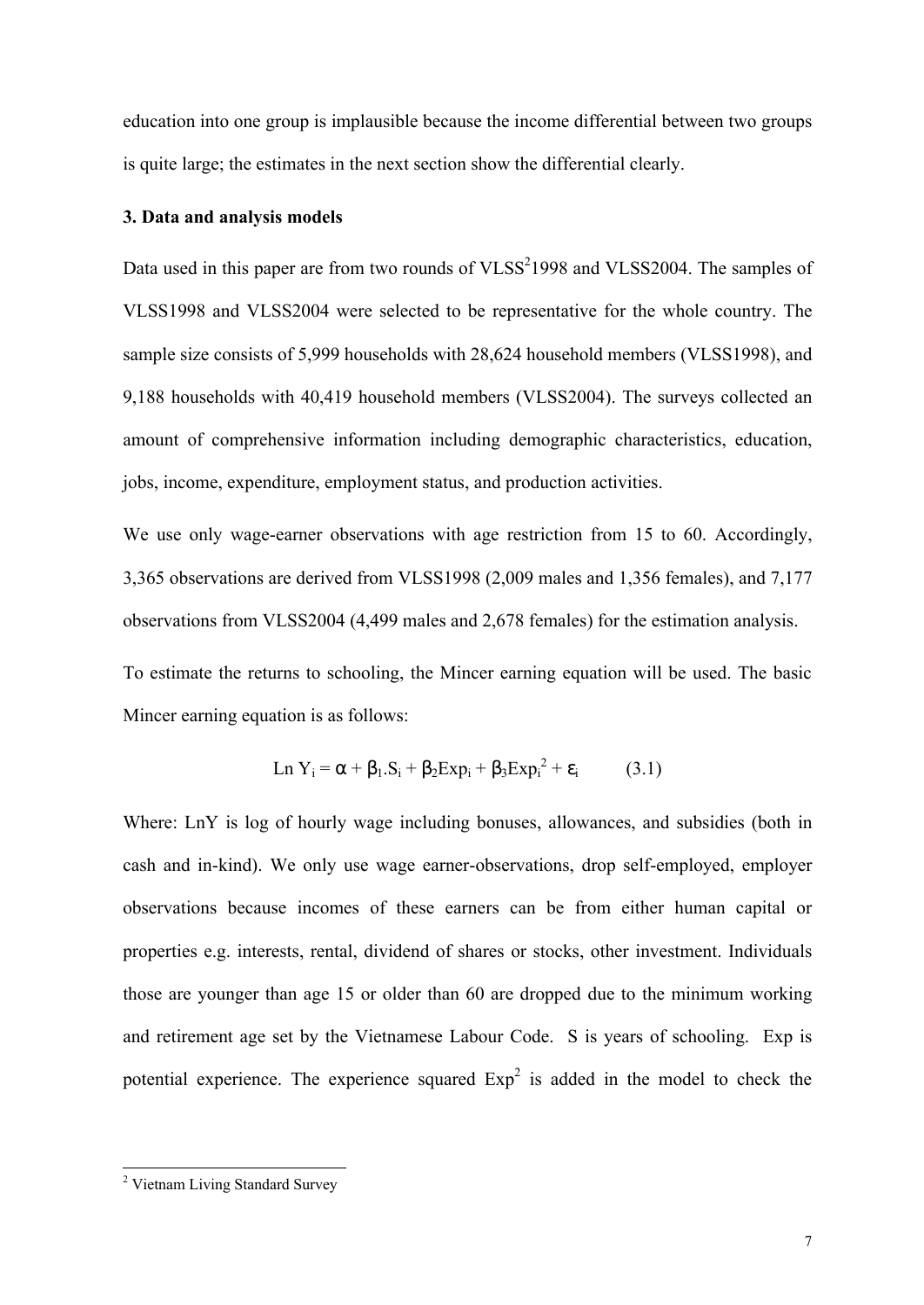lifecycle of earnings as non-linear pattern. The variable on experience is calculated basing on data of age and schooling years:

$$
Exp = age - schooling years - 6 = age - (schooling years + 6)
$$
 (3.2a)  
= age - work starting age (3.2b)

Equation 3.2a can be not plausible if one people attained primary education and then quit studying because he can not work until age 15; in such case, the equation 3.2b is more suitable. Accordingly, the work starting age is assumed at age 15 for non-education, primary and lower secondary level, at 18 for upper secondary graduates, 20 for vocational level and at 22 for tertiary graduates.

One drawback of the basic Mincer earning function shown in equation 3.1 is that the coefficient  $\beta_1$  represents the average rate of returns to one additional year of schooling regardless of the level of schooling. Evidently, rate of returns varies with education levels. Once we concern with returns to various levels of education, an extended earning function will be used by converting continuous years of schooling S into dummies representing the different levels of education. The equation 3.1 can be rewritten:

 $\text{LnY}_i = \alpha + \beta_1 \text{Prim}_i + \beta_2 \text{lowerSec}_i + \beta_3 \text{ upperSec}_i + \beta_4 \text{Voc}_i + \beta_5 \text{Univ}_i + \beta_7 \text{Exp}_i + \beta_8 \text{Exp}^2 + \varepsilon_i$  (3.3)

Where: Prim, lowerSec, upperSec, Voc, Univ are dummy variables representing primary, lower secondary, upper secondary, vocational, university level of individual *i.* The noneducation level will be set as a reference group and dropped when estimating. The estimated coefficients indicate the difference (higher/lower) in earnings of a corresponding education level to the reference group. The rate of returns (r) to each year of schooling of a corresponding each level is calculated as follows:

$$
r = \beta_j / S_j \tag{3.4}
$$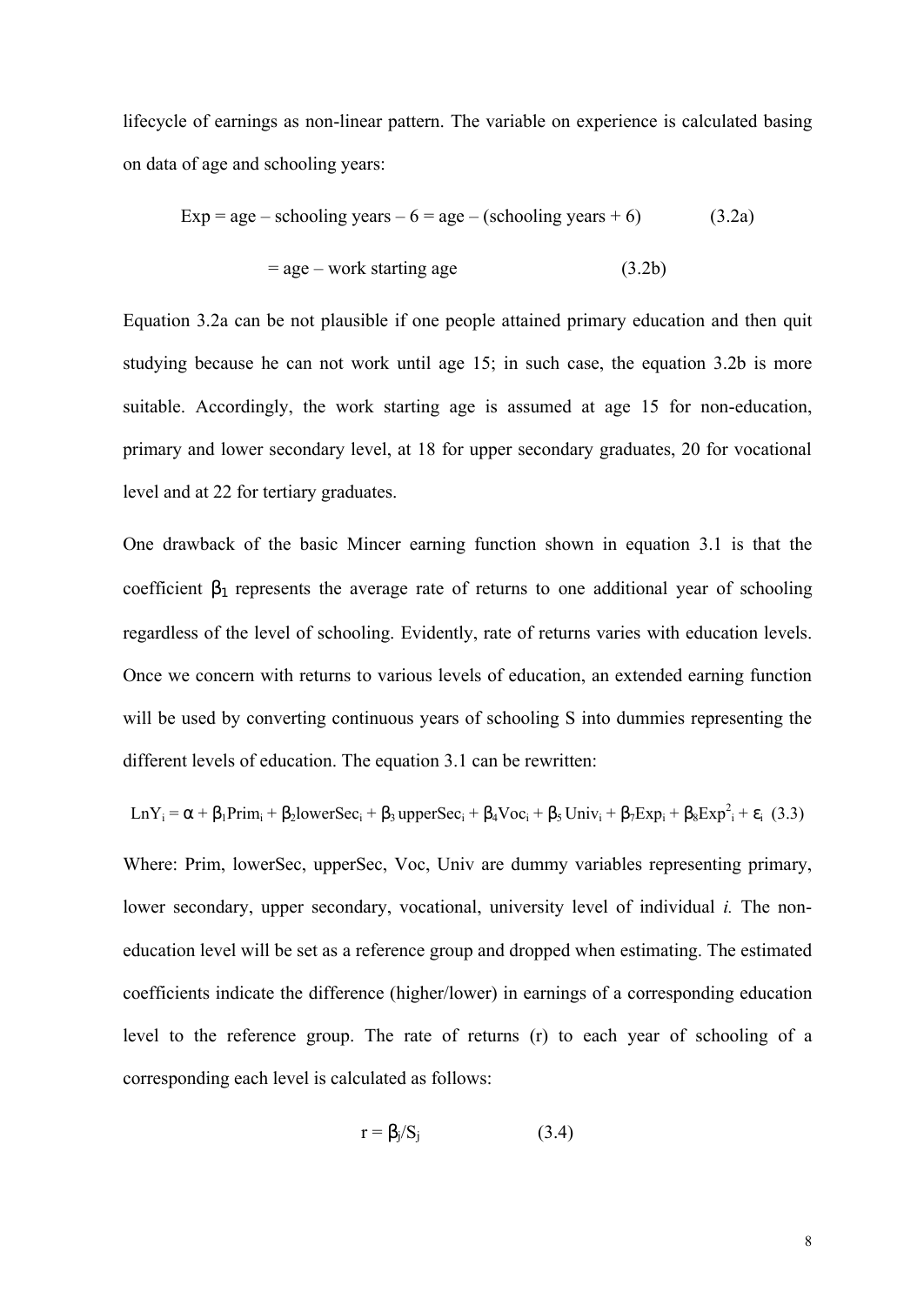Where:  $S_i$  is the years of corresponding education level j in equation 3.3 (j = 1 - 5 for primary, lower secondary, upper secondary, vocational and university level).

Apart from the variables on years of schooling and experience, some other potential controlling variables will be included into the analysis model. They are gender, marital status, tribe (Vietnamese majority and ethnic minorities), economic sector (state and nonstate sector: the state sector includes central and local government, police, military, state owned enterprise, communist party, and social organization; non-state sector includes private enterprise, business cooperative, small household enterprise, joint-stock company, joint venture company, foreign invested firms, and other private businesses).

Our analysis will begin with the basic Mincer earning equations (OLS estimator) for private returns to schooling, then separate regressions for male and female will be conducted, next we will estimate the rate of returns to schooling by educational level. Next, we consider inclusions of some potential covariates in the models. The problem of sample selection bias will be corrected by employing the Heckman Selection Model-Maximum Likelihood estimation (Heckman, 1979). The problem of endogenous treatment effect i.e. self-selection into state sector will also be tested.

## **4. Changes in returns to schooling**

#### **4.1 Changes in rates of returns to an additional year of schooling**

Educational attainment of wage earners on average in Vietnam is about 9 years, is higher than the average level of the world (8.3 years), and almost equals to that of OECD (Psacharopoulos et al*,* 2004, Table 4). Interestingly, for wage earners average years of female schooling is very close to that of their male counterparts in VLSS1998 and higher than in VLSS2004. However, females received lower wage rates than males.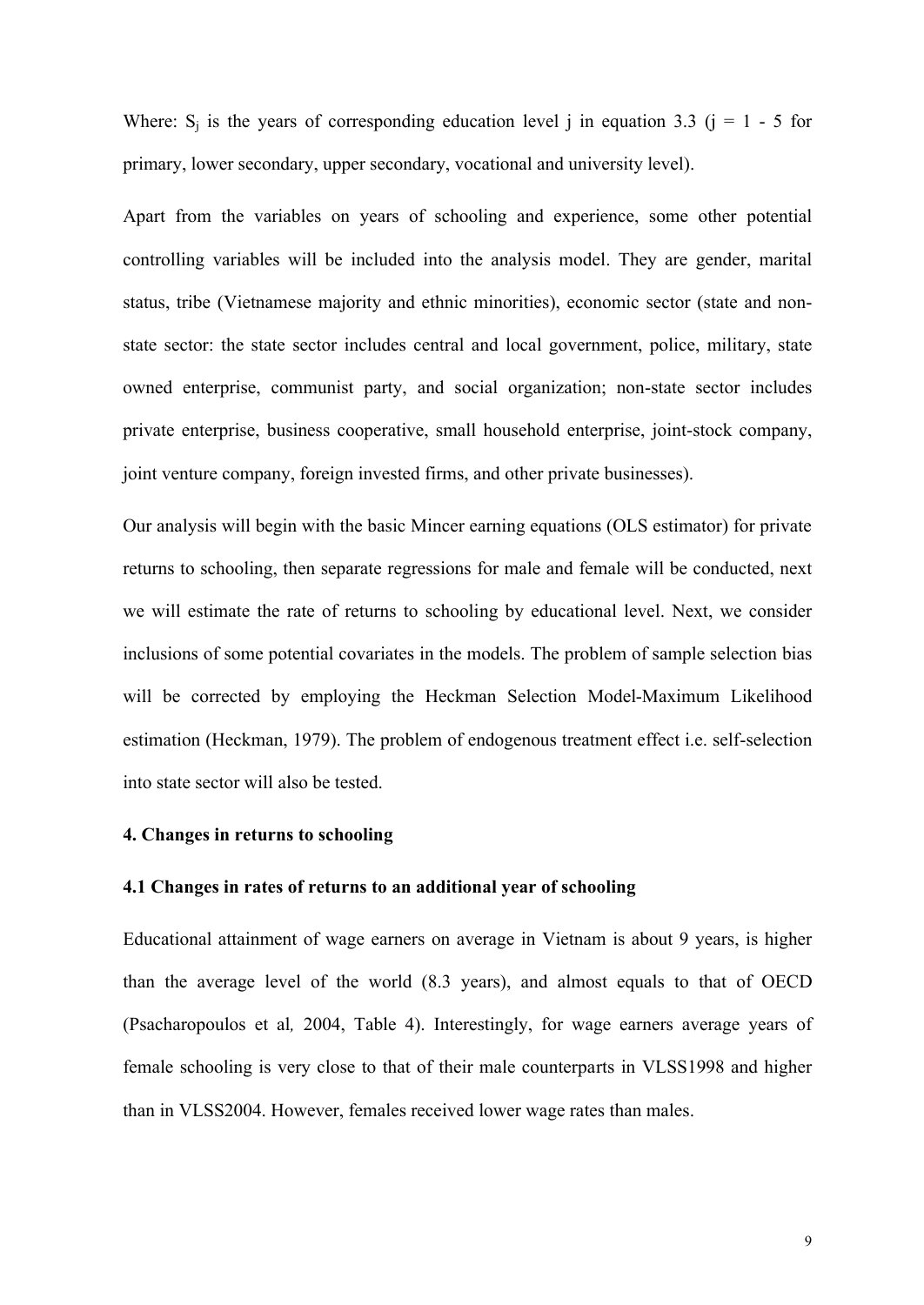Another noteworthy point is that the wage earners are better educated, especially for females, relative to non-wage earners. Intuitively, it is likely that higher educated people hold a greater probability of having wage paid jobs. However, females tend to have a much lower proportion of wage paid jobs in both surveys.

According to Liu (2006), Moock et al (1998, 2003) and Glewwe et al (1998), rates of return to an additional year of schooling in 1993 and 1998 are very low<sup>3</sup> in Vietnam. From 1992 to 1998, the returns changed very little, and even declined (Liu, 2006). However, the average rate of return on an additional year of schooling nearly trebled within six years from 1998 to 2004, namely about 2.7% to 8.6% (Table 4.1). This increasing trend is similar to other transitional economies e.g. China, around 4% to 10% (Zhang et al*,* 2005), Eastern European countries such as Czech Republic, Estonia, and Poland (Psacharopoulos et al*,* 2004).

Other interesting finding is that although men tend to earn more than women with the same education and experience, approximately  $14.5\%$ <sup>4</sup> (Table 4.1), women are rewarded much higher rates of return than men (Table 4.1). Furthermore, the differential in rates of the returns between females and males seemingly increases over time, namely 1.4% in 1998 and 2.6% in 2004. This finding is consistent irrespective of model specifications, and is similar with the common pattern indicated in some research (e.g. Gibson et al*,* 2006; Moock et al*,* 2003; Psacharopoulos et al*¸*2004).

## **4.2 Changes in rates of returns to schooling by educational level**

l

In this section we will pay attention to how the private rates of returns vary with educational level over time. Estimates are presented in Table 4.2. Overall, the return is non-linear. The return increases with educational level, especially very apparent in 2004. The earning

<sup>&</sup>lt;sup>3</sup> They use the basic Mincer earning equation, Moock et al and Glewwe did not control for selection bias while Liu did the correction, thus their estimated coefficients are very different (from 1.5% to 4.8%).

<sup>&</sup>lt;sup>4</sup> The percentage can be calculated (for dummy variables in a semi-logarithmic regression) as 100 x ( $e^{\beta i}$  -1). However, sometimes researchers just report the estimated coefficients as the returns because if  $\beta_i$  is small, 100 x ( $e^{\beta i}$  -1) is approximated to  $\beta_i$ .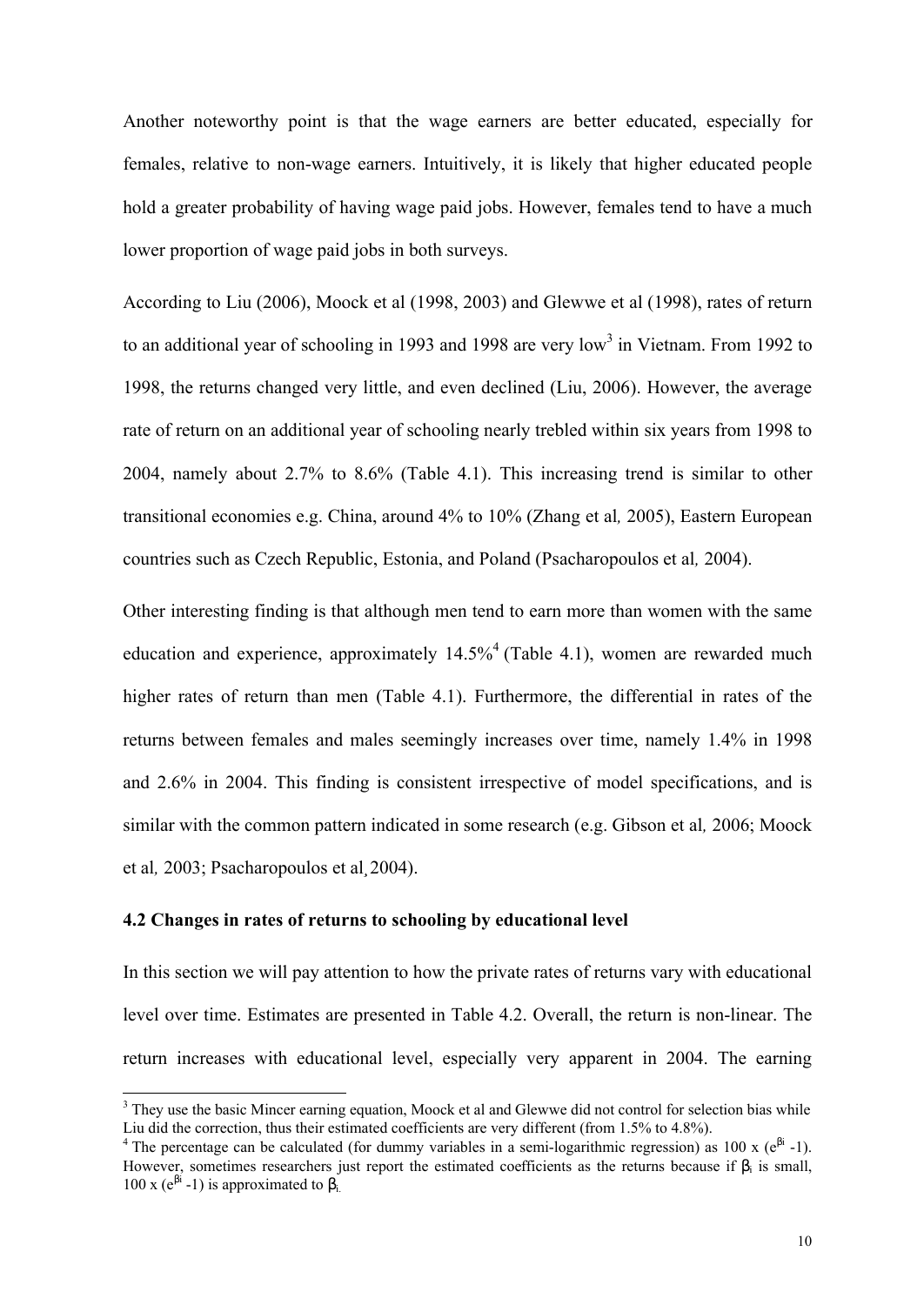differentials of primary and lower secondary group in comparison to the reference group in 1998 are insignificant. However, in 2004 the returns of primary and lower secondary group seem to be obviously improved and statistically significant at 5%. In contrast, the returns of upper secondary and higher education groups are much higher than that of the reference group; all the coefficients are very statistically significant at 1% in both surveys except for vocational education level in 1998. Furthermore, the gaps of wage earnings between higher education groups and non-education group have widened over time. In 1998 the group of upper secondary education was rewarded 21.3%  $[=100 \times (e^{0.193} - 1)]$  more than the noschooling group, but upper secondary education enjoyed 86% more than the reference group in 2004. The most benefited group is university-graduates, who were rewarded 88% higher returns in 1998 and much greater, namely 245% in 2004 relative to the reference group. An impressive reverse is found at vocational education group, its return is lower than that of upper secondary leavers in 1998, 11.2% and 21.3% respectively; however, the vocational education return dramatically outweighs the upper secondary group's return in 2004. The returns relative to that of non-education group in 2004 are 195% and 86% for vocational and upper secondary school respectively. Moreover, the differential between university graduates' and vocational group's premiums is narrowed down impressively, from about eight times in 1998 to 1.256 times in 2004. This implies that the role of vocational education in earnings changed very positively during the studied period.

In a study on China by Zhang et al (2005), they explain that the increasing returns over time are resulted from the trade and FDI inflow that lead to high demand for skilled labors, and as a result skilled labors are growingly rewarded. Similarly, the changing role of vocational training in Vietnam may partly reflect a need of the economy for skilled employees working directly in factories, and partly indicates inappropriate university graduates' skills as well as university graduate supply surplus relative to vocational education graduates. The return of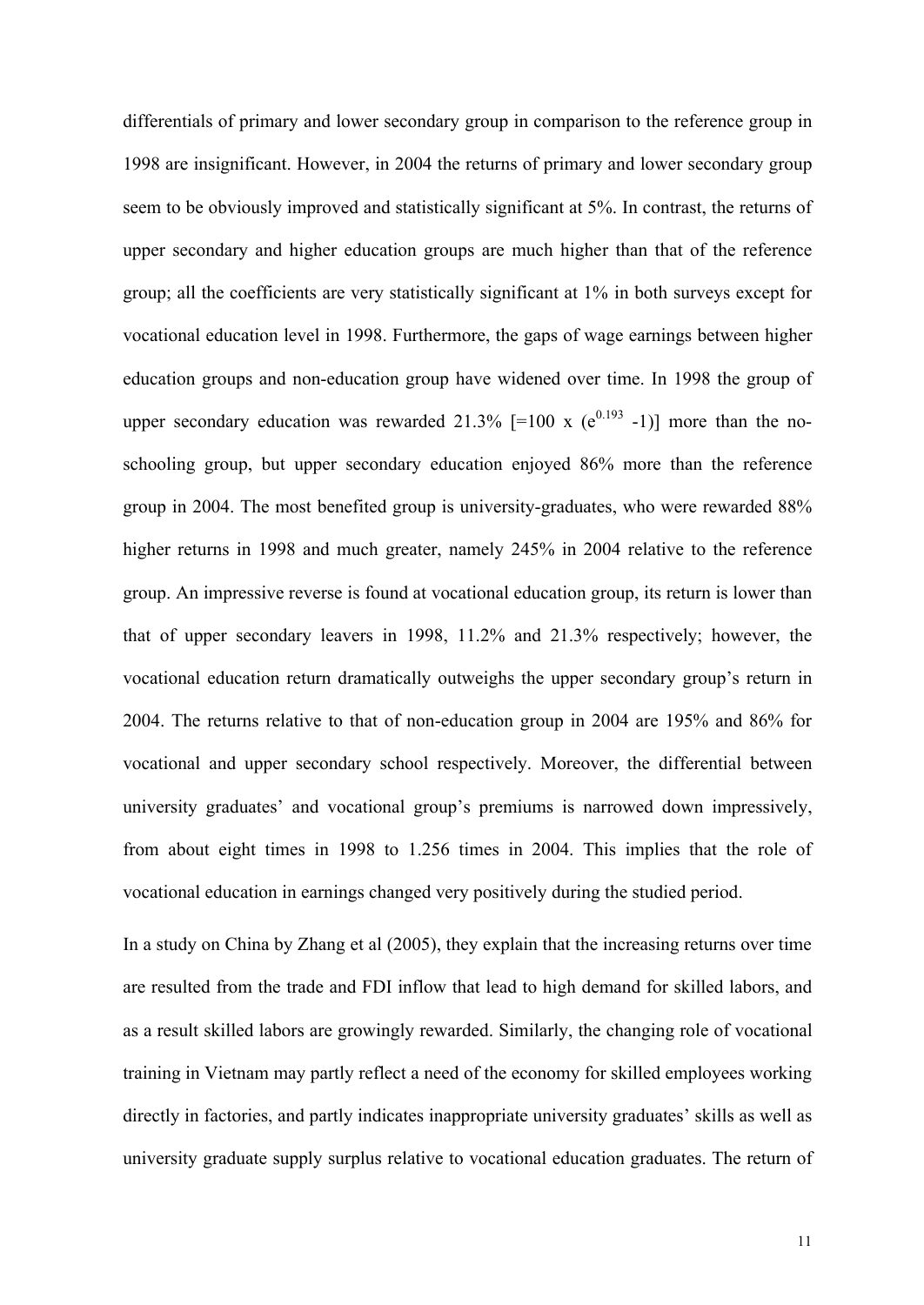vocational education group increases dramatically from 11.2% to 195% (17 times of rise), while the university return rises from 88% to 245% (2.78 times of rise).

In 1998, the rate<sup>5</sup> of return to an additional year by educational level are 1.47%,  $-0.23\%$ , 1.77%, 0.80% and 5.50% for primary, lower secondary, upper secondary, vocational and university education group respectively while that are 3.5%, 1.9%, 7.2%, 13.9% and 15.3% in 2004. Overall, the trend of the returns increases with education level (very clear in 2004) and agrees with Psacharopoulos et al (2004), Gibson et al (2006) and Todaro et al (2004).

Once again, the figures by sex in Table 4.2 are consistent with all demonstrated in Table 4.1 and the previous discussions, and these figures consolidate the higher rewards for investment in female education. In most cases, family investment in female schooling may harvest much higher returns for their female children. In 1998, the female group who obtained primary, lower secondary and vocational education earned significantly higher than non-education group did while their male counterpart had almost no benefits from education below university level relative to the reference group. In 2004, at primary, lower secondary and upper secondary level the estimated coefficients of female are almost twice as high as males' ones. The differences in the returns by sex are significant in 1998 and 2004. The higher returns for female might reflect the relative shortage of female educated labors since some certain employments are more appropriate for females rather than males.

Another robust finding in both surveys is that the male holders of primary and lower secondary education have benefited nothing in comparison to people who spent no years at schools. This problem may reveal that male children did not perceive useful knowledge at the lower levels of schooling in Vietnam. In addition, a traditional society like Vietnam tend to prefer boys to girls so parents give priority to their boys to school regardless of boys'

<sup>&</sup>lt;sup>5</sup> These rates can be calculated as 100 x  $[(e^{βi} - 1)/years$  of corresponding educational level].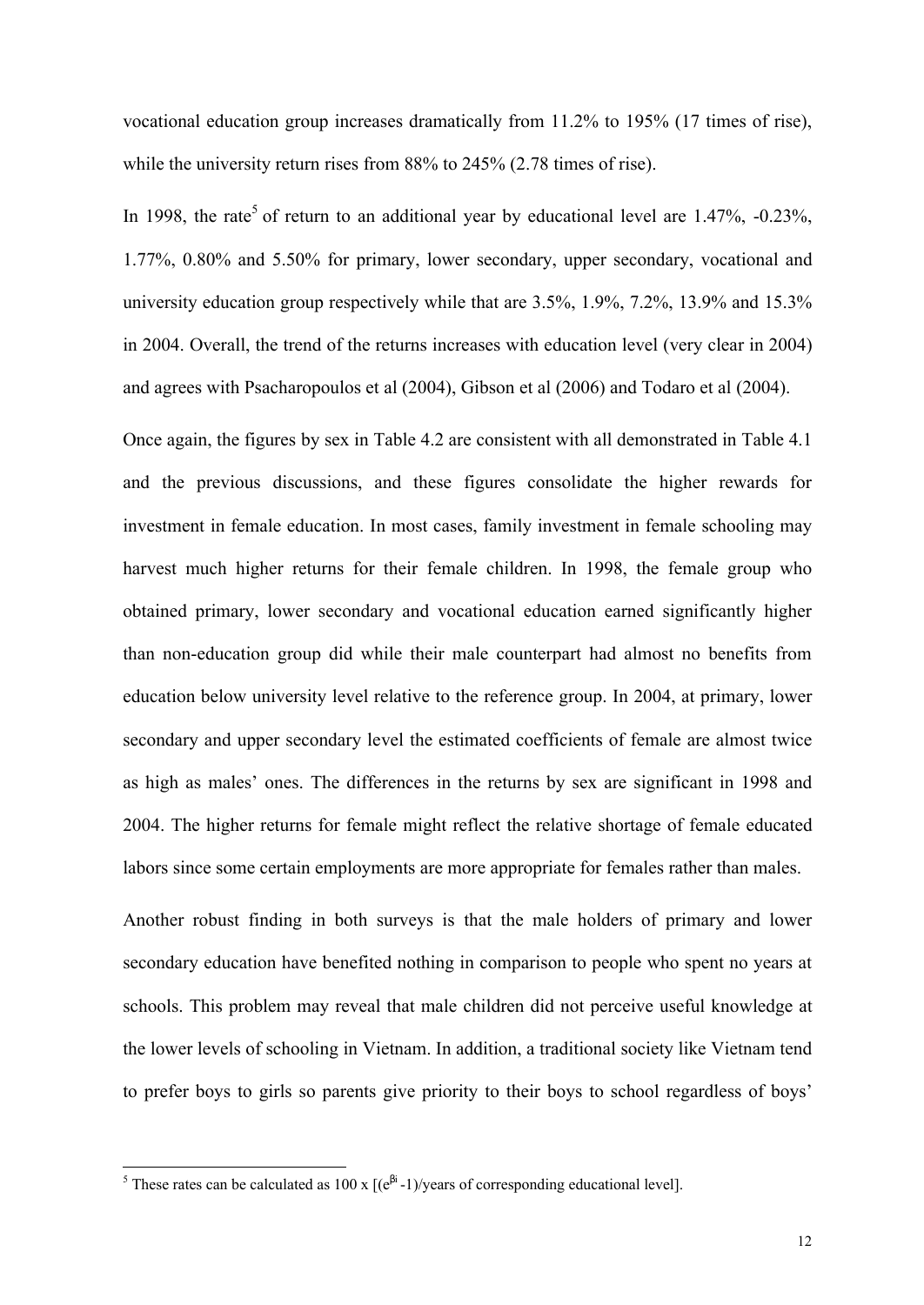inappropriate attitude to schooling. On the other hand, female schooling has remarkably positive impacts on earnings.

#### **4.3 Sample selection bias-corrected estimation**

Sample selection bias is potential because the subset of wage earners from the surveyed population is not randomly sampled. This problem may be solved by using Heckman Selection Model (Heckman, 1979). We may apply the sample selection model as follows:

Wage equation: 
$$
w_i = z_i \beta_1 + u_{1i}
$$
 (4.1)

Where  $z_i$  is a vector of schooling and experience variable for individual  $i$ 

Selection equation: 
$$
h_i^* = x_i \beta_2 + u_{2i}
$$
 (4.2)

 $w_i$  is observed if  $h_i = 1$ , and  $h_i = 1$  if  $h_i^* > 0$ ;

l

$$
w_i
$$
 is not observed if  $h_i=0$ , and  $h_i=0$  if  $h_i^* \leq 0$ 

Where:  $u_{1i} \sim \text{NID}(0, \sigma^2)$   $u_{2i} \sim N(0, 1)$   $cov(u_{1i}, u_{2i}) = \rho_{12}$ 

In the first stage of estimation, a binary Probit model is employed to estimate the correction term  $\lambda_i$ . This term will be included in the second stage of earning equation estimation. In the probit model, the wage earners (coded 1) and non-wage earners (coded 0) observations will be put in the model. Identification will be achieved by including variables  $(X_i)$  such as household size, number of children<sup>6</sup> whose age is less than 15 and total household nonwage income. These variables along with variables of education, experience and sex may affect the probability of participation in a particular employment category e.g. wage earning employment, but not wages (Liu, 2006; Gibson et al*,* 2006; Heckman et al*,* 2004). Specifically in this stage, we estimate the probit model as follows:

 $h_i^* = x_i \beta_2 + u_{2i}$   $h_i = 1$  if  $h_i^* > 0$   $(h_i = 1$  if observations are wage earners)

<sup>&</sup>lt;sup>6</sup> The estimated result reveals very high correlation between household size and number of children, thus we exclude variable on number of children from models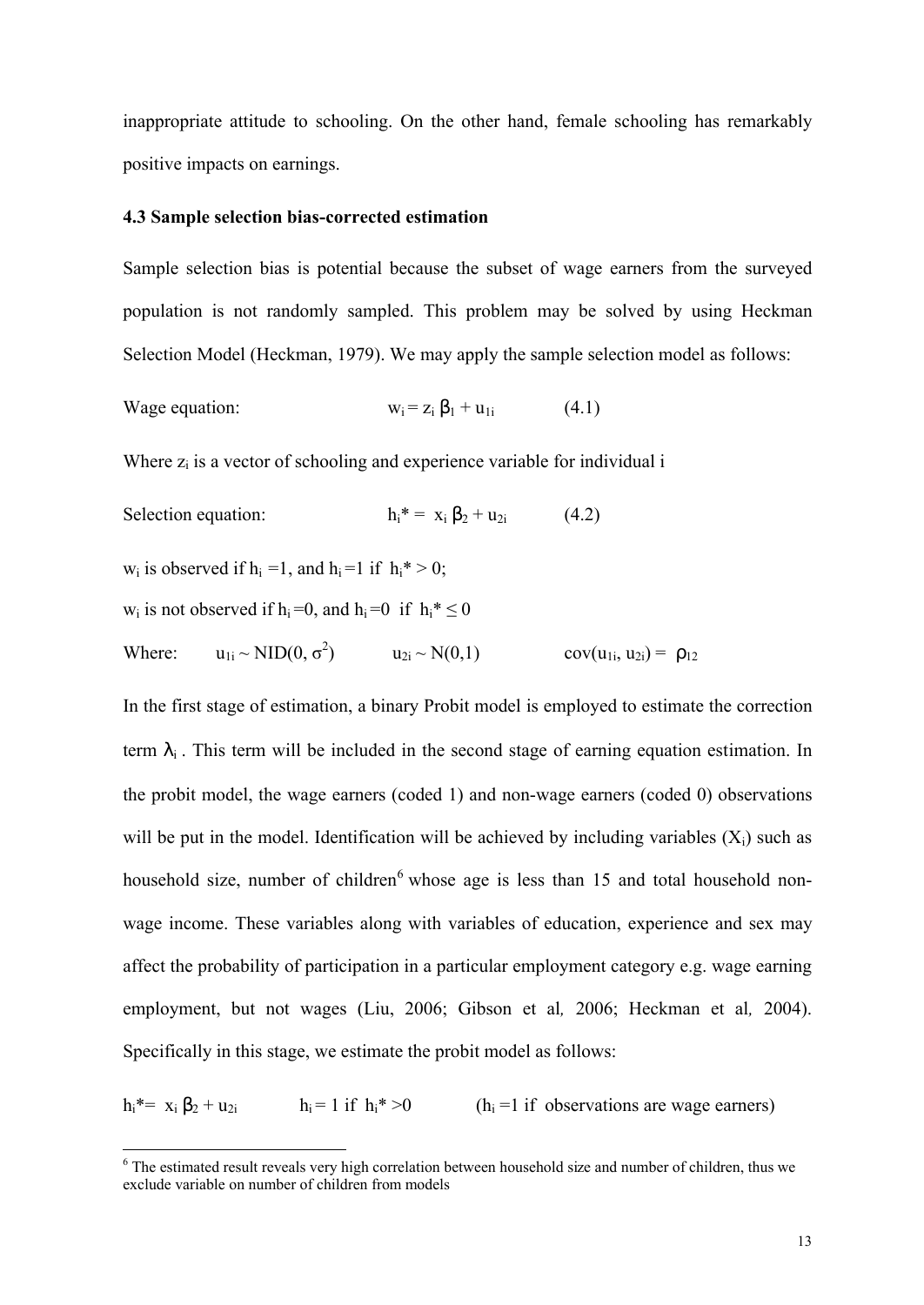$h_i = 0$  if  $h_i^* \le 0$  (h<sub>i</sub> = 0 if observations are non-wage earners) This estimation will yield  $\beta_2$ . In the second stage, the correction term will be included in the earning equation to augment the earning function in order to ensure that the estimation will give consistent estimates.

$$
w_i = z_i \beta_1 + \sigma_{12}. \lambda_i + \eta_i \qquad (4.3)
$$

Where the inverse Mill's ratio or Heckman's Lambda:  $\lambda_i = \phi(x_i \beta_2)/\Phi(x_i \beta_2)$ 

However, StataCorp (2001) suggests a more efficient estimation of  $β_1$ ,  $β_2$ ,  $ρ$  and  $σ$  with wage and selection equation estimation jointly, that is the maximum likelihood estimation. In addition, the maximum likelihood estimation with Heckman sample selection is suggested for weighted sample survey data. The Wald test will be used to test the independence between wage and selection equation, if the test rejects the null hypothesis  $p_{12} = 0$ , it can be concluded that the sample selection bias exists in a subset of wage observations. The inferences from the OLS estimates therefore may mislead. In contrast, if the test accepts the null hypothesis  $\rho_{12} = 0$  it is suggested to apply the OLS regression for the wage equation and independent probit for selection model, that means wage and selection equation are independent [i.e.  $cov(u_{1i}, u_{2i}) = \rho_{12} = 0$ ].

The estimates are presented in Table 4.3. The test reveals that in all equation estimations, the unobservable errors of the wage and selection equations are highly correlated. The hypothesis that the unobservable errors in selection and wage equations are uncorrelated is rejected at 1% level of significance across the survey datasets. In addition, the lambda ratio is positive and very highly significant at 1% level of significance. This means that there exists the sample selection bias in wage equation, and the observed wage is higher than the wage for individuals if the individuals are randomly selected in the survey population. This finding is plausible in the context of a poor agricultural-dominated economy where almost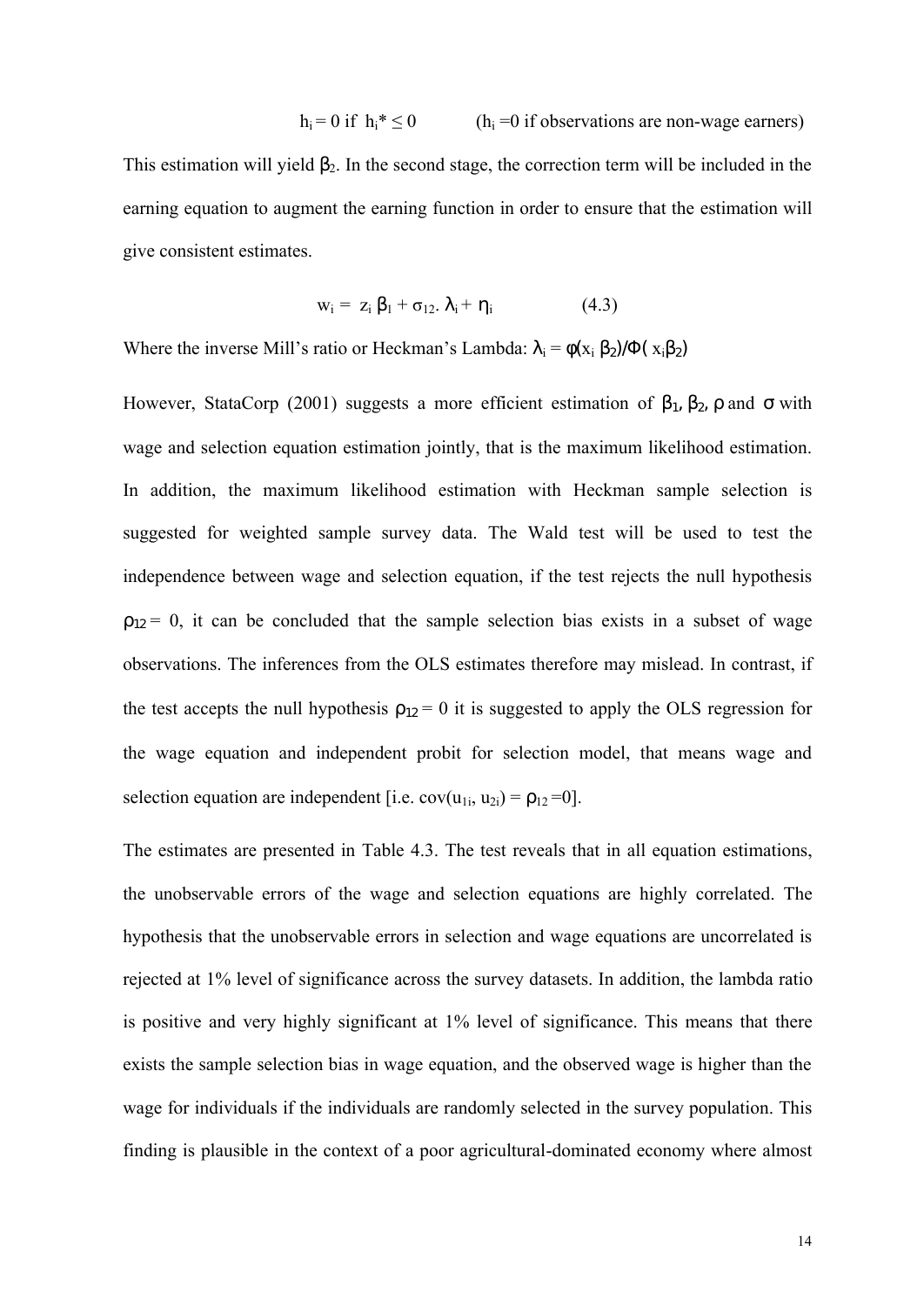all the self-employed (non-wage earners) are farmers (VLSS2004) with lower education relative to wage earners (7.64 years in 1998 and 8.2 in 2004, wage earners' education is about 9 in both years). Furthermore, a small fraction of the survey population is wage earners (13% in VLSS1998 and 34% in VLSS2004) so the comparative advantage may reason effectively the higher rewards for wage earners. After correcting the bias by using the Maximum Likelihood estimation, the estimated rate of return to an additional year of schooling is 3.76% and 9.4% for 1998 and 2004 respectively (Table 4.3).

To test the robustness of the correlation between unobservable errors of the wage and selection equations, some potential controlling variables of marital status, tribe and sector are added into the regression models, and the estimated results are presented in Table 4.3. Once again, the hypothesis that the unobservable errors in selection and wage equations are uncorrelated is rejected at 1% level throughout all survey datasets by using the Wald test. The results again consolidate the conclusion about the selectivity bias in wage equation OLS estimates.

We continue testing the selection bias by educational level. The results are demonstrated in Table 4.4. The Wald test rejects the hypothesis that the selection and wage equations are uncorrelated at 1% level. The selection bias-corrected estimates for non-linear educational level returns appear to be quite clear, for both primary and lower secondary group's returns are statistically insignificant at 5% level relative to the reference group while the remaining groups are almost significant at 1% level. However, along with recent greater reforms income distribution and wage setting has increasingly relied more on education and talents, therefore education rewards increase remarkably with education level especially for upper secondary and higher education levels. Meanwhile returns of primary and lower secondary education are positive but still *low*, namely 1.13% and 3.17% for *each* year of schooling in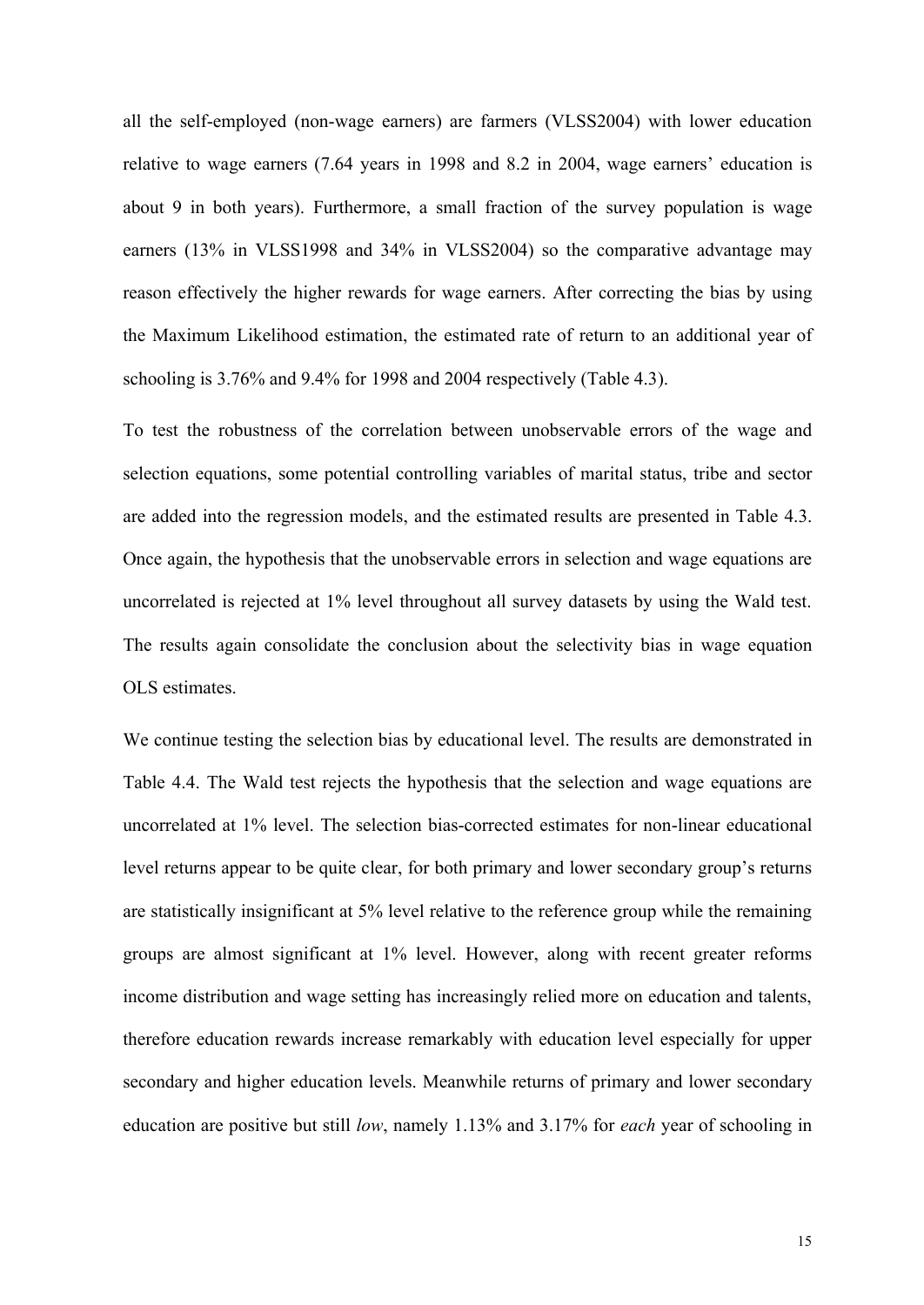2004. The low returns of lower education levels may reflect failure of the lower education system in providing useful skills to students before  $2000s<sup>7</sup>$ .

Apart from the correcting sample selection bias, the selection model also helps to compute the likelihood of participating into wage-paid employments for a particular individual. On average, one individual with characteristics at mean values owns 13% of a probability for being selected into wage employments in 1998 and 34% in 2004. Marginal effect<sup>8</sup> of one schooling year is 1% in 1998 and 2.5% in 2004. This reflects people with higher education achievement have a higher possibility of finding wage-paid jobs and the probability increases over time. Wage labor market needs more better-educated workers recently (2000s) relative to 1990s. Sex, marital status, tribe and household non-wage income are also factors affecting the probability of participating in wage employment. Ethnic minorities typically live in remote and rural areas where self-employment in small-scale agriculture is popular so that they have fewer chances to work in wage-paid employments, which are available in urban areas. In 2004, the ethnic majorities (Vietnamese and Chinese) hold 11% higher opportunity of working in wage employment relative to ethnic minorities. In addition, higher household non-wage income may lower the wage-paid job probability; each VND 10,000 increases in household non-wage income will lead to a decline of 6.66% in probability of participating in wage-paid employment.

Finally, household size variable's effect on the probability is from insignificant in 1998 to significantly positive in 2004. It is noted that in 1998 the likelihood of having a wage paid job is only 13% while that in 2004 is 34%, a considerable increase in the probability can be reasoned by fast industrialization in urban areas where may absorb labor surplus from rural areas and may lead to the greater chances for household members to be selected into wage-

 $<sup>7</sup>$  Note that students who have studied lower secondary or primary in 2000s might not join the labor force in</sup> the survey in 2004.

 $8$  The probability can be calculated from Table 4.3 by using STATA $8$  command for marginal effect after Probit, results in Table 4.6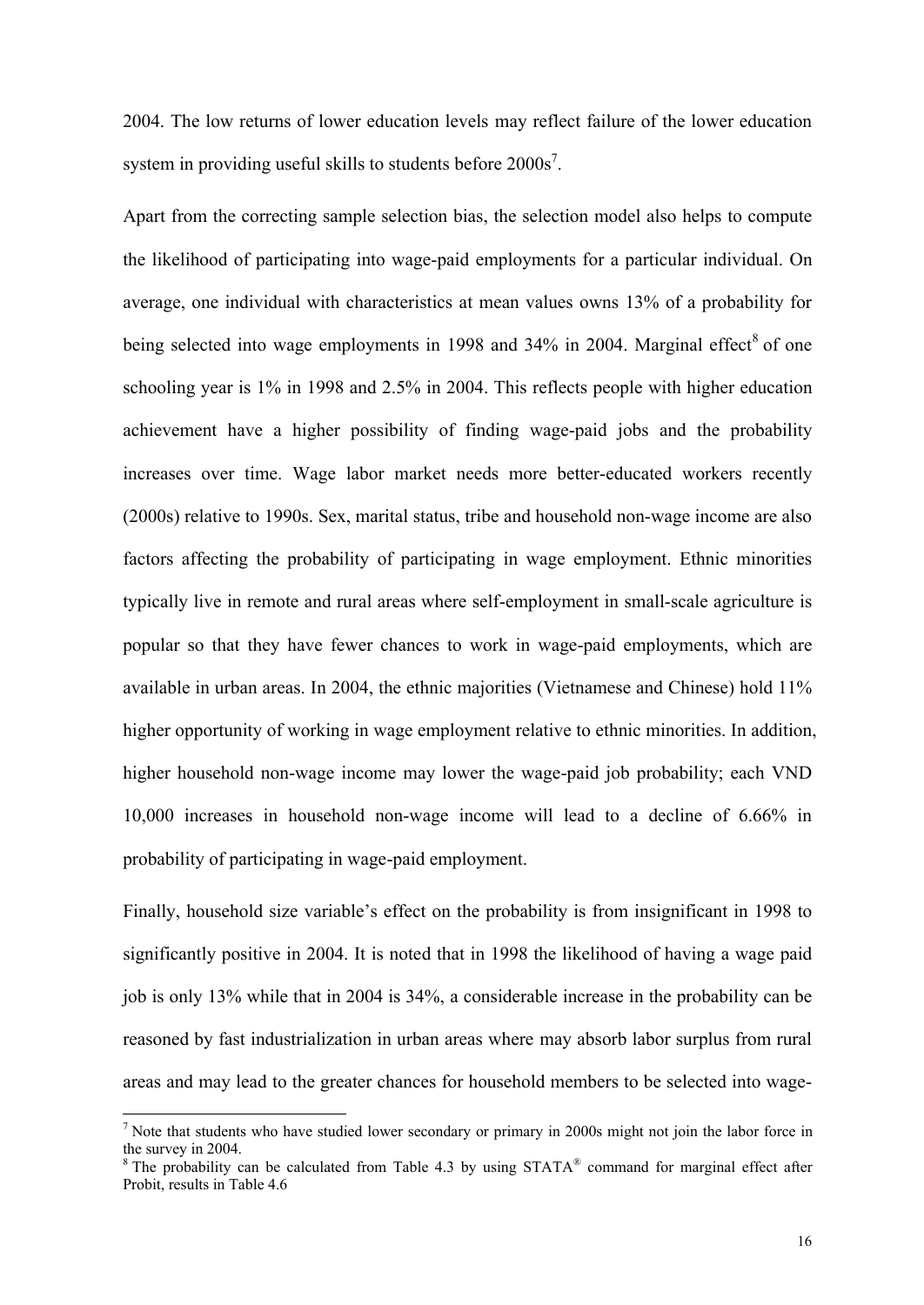paid employment. The switch in sign of variable on household size from negative to positive (Table 4.3 and 4.4) reflects well the dynamic development of labour market, huge investment in industry and services have generated a number of wage-paid jobs attracting labours from agriculture (the self-employed). This leads to a big rise in probability of participation in wage employment from 13% in 1998 to 34% in 2004. In addition, household size on average declined from 5.5 in 1998 to 4.9 people in 2004. The higher probability of wage employment and lower household size in 2004 make changes in the sign of household size variable's effect from negative to positive. Furthermore, we use the probit for participation in wage employment by sex, and see that household size variable's effect on wage employment participation changes considerably for both male and female from insignificantly negative in 1998 to very high significantly positive in 2004 (Table 4.6). The changing sign of household size variable is reasonable for labour market movement in Vietnam in the recently transitional period. That the higher household size in both surveys leads to higher probability of female participation in wage employment may be justified by the freeing up female labours for market, however, the high increase of household size effect on male probability of wage employment may be explained by an incremental likelihood of wage employment over time.

#### **4.4 Coping with endogenous treatment effect**

Self-selection in the workforce of labors into state sector rather than being randomly placed into the sector may lead to the problem of endogenous treatment effect. For instance, favorable conditions in the state sector e.g. job stability, full labor insurance, pension benefit, etc…, encourage workers to self-select into the sector rather than being randomly allocated into the sector. Consequently, the sector itself is a function of explanatory variables, but it does not matter if the error term of sector placement equation is uncorrelated with error term of the wage equation. If this is not the case, the correlation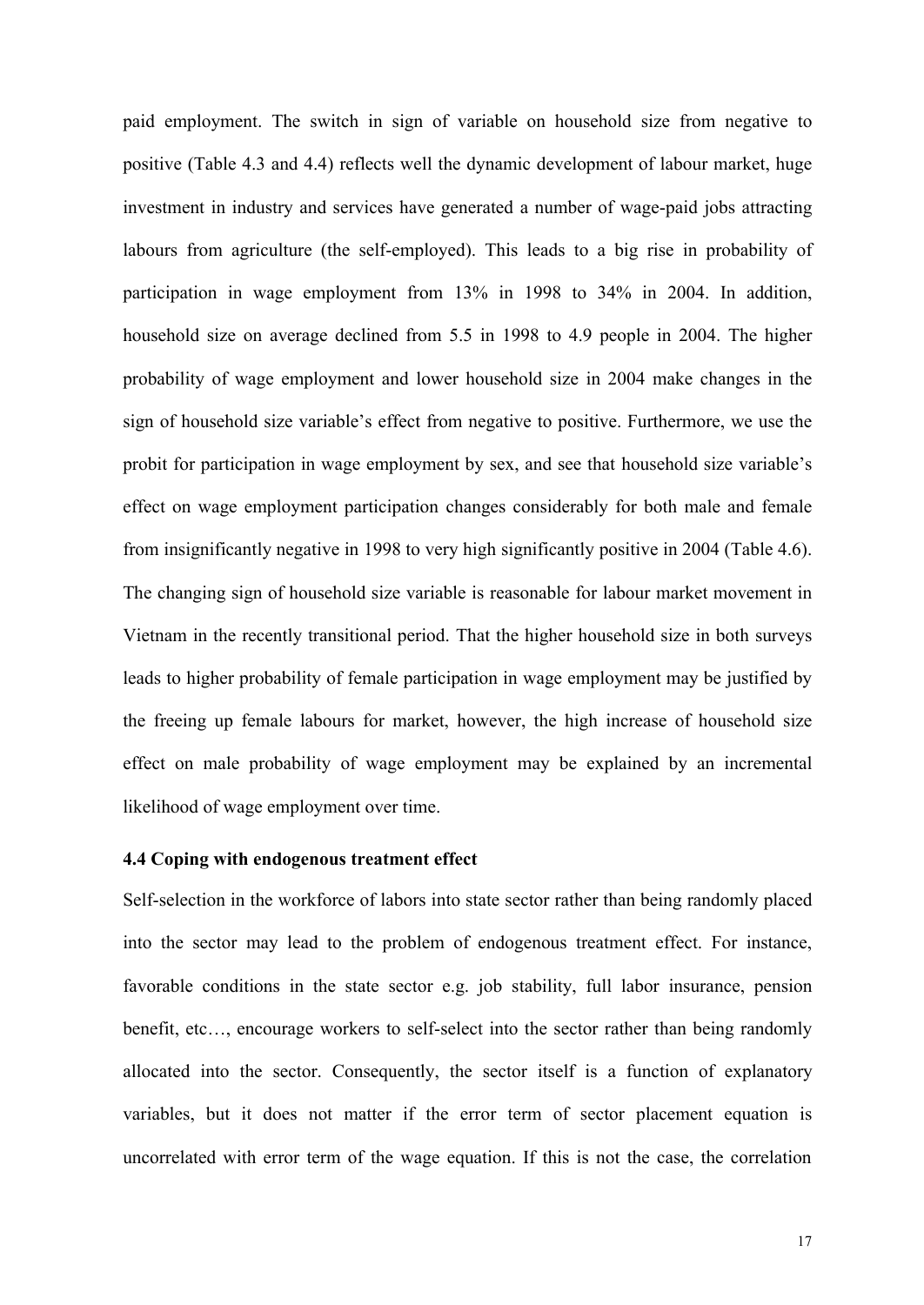between two equations will be significantly different from zero  $(\rho \neq 0)$ . In such case, endogenous treatment effect may cause bias in OLS estimated coefficients of the wage equation. To overcome this problem, the Treatment Effect model will be used. Accordingly, Wage equation can be written as follows:

$$
w_i = z_i \beta + d_i \psi + u_i \qquad (4.4)
$$

Where  $z_i$  is a vector of schooling and experience variables of individual i, and coefficient  $\psi$ shows the effect on wages of whether or not the treatment is applied i.e. whether or not one wage earner works in the state sector.

- Selection equation  $k_i^* = y_i \alpha + e_i$  (4.5)
- $k_i = 1$  if  $k_i^* > 0$  ( $k_i = 1$  if observations are in state sector)
- $k_i = 0$  if  $k_i^* \le 0$  ( $k_i = 0$  if observations are in non-state sector)

and  $u_i \sim \text{NID}(0, \sigma^2)$ ,  $e_i \sim \text{N}(0, 1)$ , and cov $(u_i, e_i) = \rho$ 

In the first stage of estimation, a binary Probit model is employed to estimate the correction term or Mills' ratio. This term will be included in the second stage of earning equation estimation. In the Probit model, the state sector (coded 1) and non-state sector (coded 0) observations will be put in the model. Besides variables on education, experience, and sex, number of family relatives in state sector may influence sector placement of labors, hence variable of the public sector share  $9$  will be included in the selection equation. These variables affect the likelihood of participation in the sector. The estimation procedure is quite similar to the selection correction model in section 4.3, but the Treatment Effect Model (Maximum Likelihood-ML) will be applied instead.

 $9$  Total members in state sector over total household members at working age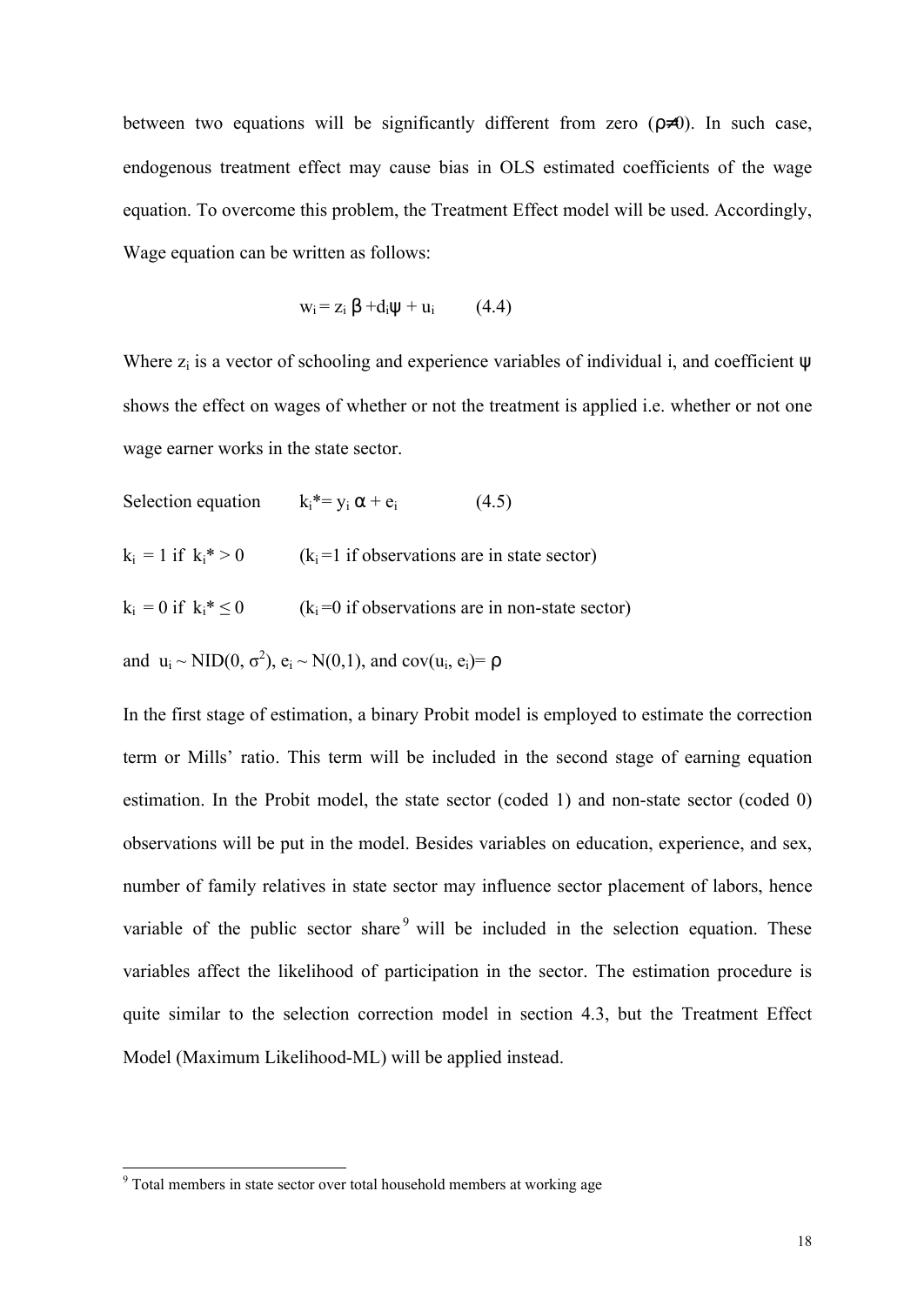The estimates are shown in Table 4.5; the results reveal the endogeneity of sector variable is very serious, the lambda ratio from the treatment selection equations are all statistically significant at 1% level of significance. The Wald test of independence between wage and sector selection equation rejects the hypothesis of uncorrelation between two equations at 1% level of significance. The estimates show that there appears to be serious endogenous treatment effects in wage equations. The estimates in Table 4.5 show that education and other family relatives affect strongly the selection into state sector. For instance, in 2004 one individual on average with an additional year of education will have 2.8% of the probability higher being self-selected into state sector; while an individual may have a probability of 68% more to be employed by state sector if his/her household has one additional person working for the state sector.

The inclusion of endogenous treatment effect (sector) variable<sup>10</sup> in the models downsizes the rates of returns to schooling considerably in both rounds of the VLSS 1998 and 2004 (Table 4.3). In 1998, people working in state sector earned 16.6% more than others working in non-state sector with the same characteristics did. The effect of sector coefficient is very high significant at 1% level of significance. The higher premium for state sector appears to be consistent over times; the employees in state sector earned 38% more than non-state sector in 2004. Once controlling for the sectoral choices, the returns to schooling change downward significantly, and the differentials of rewards between state sector and non-state sector widen greatly in particular in 2004 to 86% (Table 4.5). This finding is different from Gibson et al (2006) and Heckman et al (2004); however, in the context of Vietnamese economy the higher earnings of state sector can be explainable. Although the state sector provides about 10% employment, it was invested about more than 50% total capital in the economy and contributes 39.3% in GDP (Ngoc Lam, Vietnam Economic Times, 2006,

 $10$  We checked inclusions of marriage and tribe variable and see that they make small changes in coefficients of schooling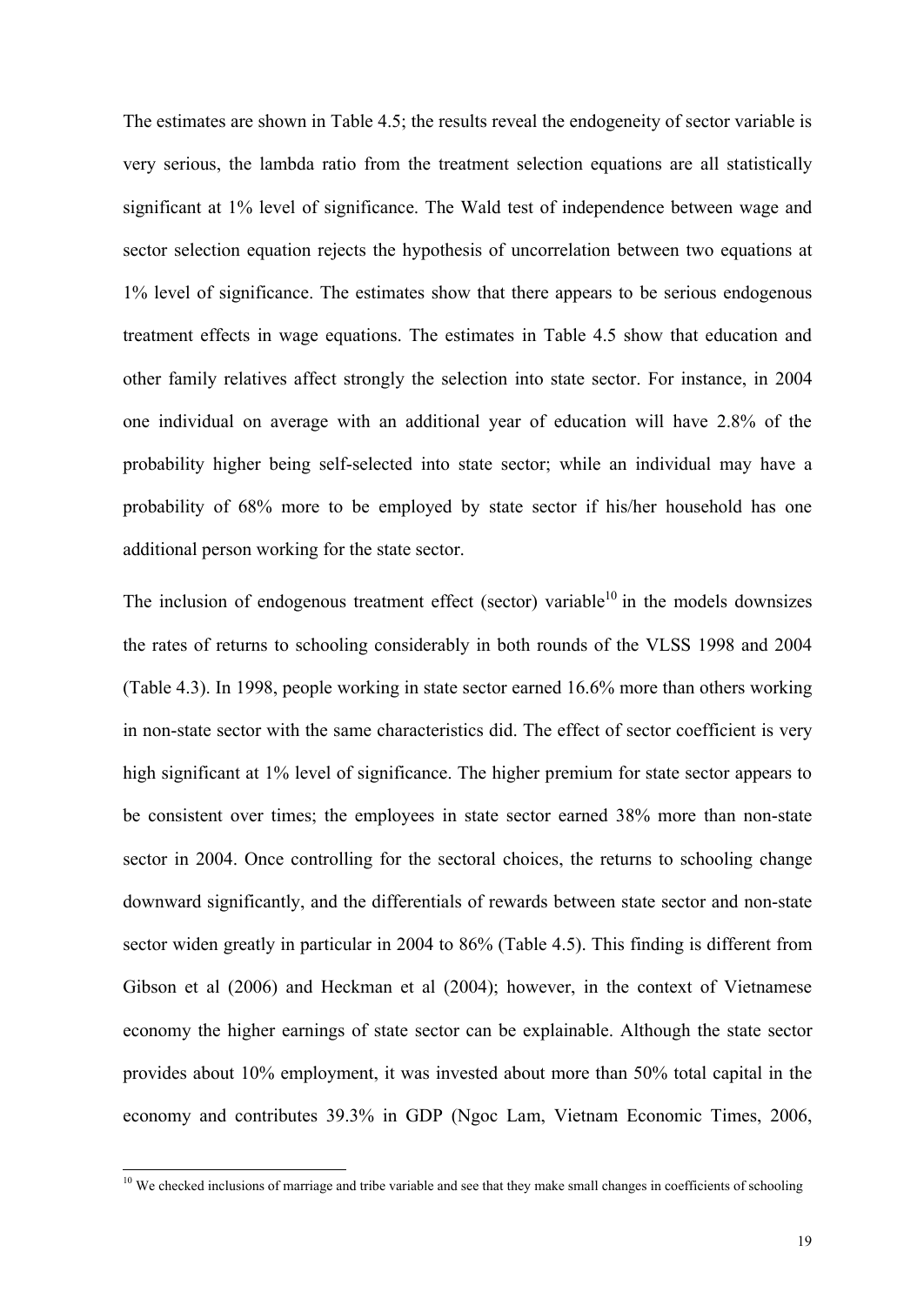p.12-13). Clearly, the state sector is a capital-intensive relative to non-state sector and receives much investment from state budget as well as privileges from monopoly in the highly profitable sectors of the economy such as mineral and oil exploitation, telecommunication, construction, airlines, transportation, and energy power. These favorable conditions drive labors to self-select into the sector and determine the higher premiums in the state economic sector.

#### **4.5 Explanations for increasing returns**

Like other transitional economies in the Eastern Europe and China, Vietnam reformed its economy to market economy with oriented market-set wages. In theory, competition market economy would allocate resources more efficiently of which labor market determines wage rates and labors are paid every penny they deserve to earn.

The increasing returns to schooling are obviously verified and plausibly explained. Better education leads to higher productivity and then higher rewards; however, education would have not been exploited efficiently if there were not plenty of employment opportunities in the economy. Deeper reforms, more openness and integration into the global economy have helped the economic development. Foreign trade, investment and industrialization have generated much employment especially technical-skilled jobs in Vietnam in the recent years. Investment has grown dramatically from 32%/GDP in 1998 to 38.4%/GDP in 2004 (Vietnam Economic Times, 2007), foreign trade growth is very high, and the openness index of the economy in terms of total foreign trade volume over GDP is very large (127% in 2004) from a modest level under the autonomy economy in late 1980s.

Rewards for higher education levels has been improved significantly (Table 4.4), after correcting sample selection bias the rate of returns to *each* year of schooling are from 2.13%, 1.49% and 7.21% in 1998 to 7.2%, 16.1% and 17.7% in 2004 for upper secondary, vocational and university level respectively. Amongst the greatest improvement, the return

20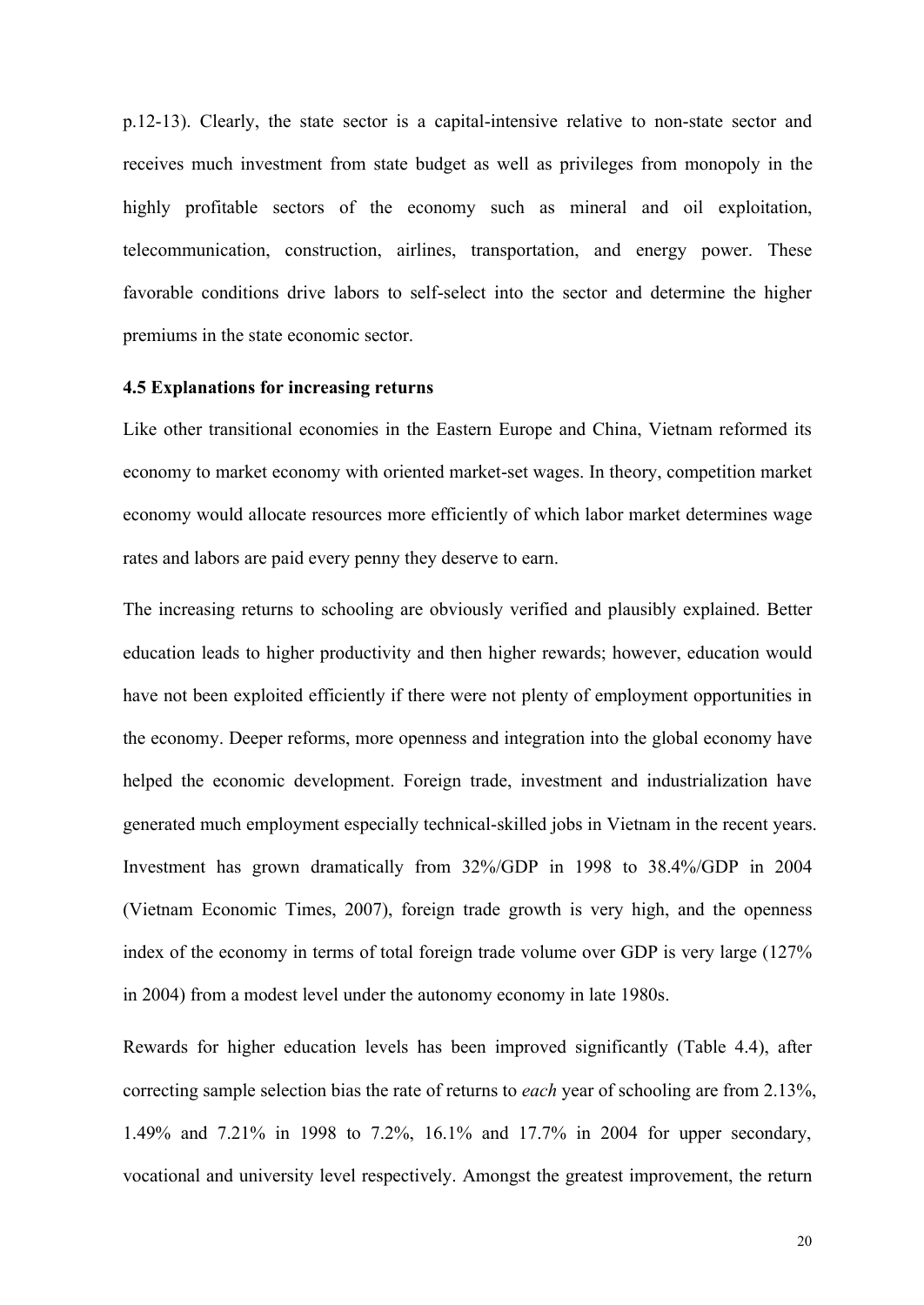to vocational education rises remarkably resulting partly from a sharp decline in the relative supply of the vocational graduates from 7.4% in total wage labors in VLSS1998 to 3.4% in VLSS2004. On the other hand, the average returns to one year of schooling at lower education levels relative to the non-schooling group have increased considerably from 0.86% and -0.4% to 3.3% and 1.6% for primary and lower secondary education (Figure 4.2), however they are *still* relatively low.

The growing industrialization in the country requires skilled workers especially practicalengineering labors with vocational education level; however, the education and training in Vietnam in recent years seem to be divergently biased. The post upper secondary education is 11.4% in total wage earners in VLSS2004 of which only 3.4% is technical and vocational education graduates and the rest (8%) is the university or higher educated graduates. Moreover, according to Dao Ngoc (Vietnam Economic Times, 2007, p.34) structure of education and training in Vietnam has been inappropriate and Vietnam recently has been facing the problem of "excess of teachers-university graduates *but* shortage of skilledworkers". Training and education system is heavily theory-biased, graduates lack practical skills, and quality of education is very low. These issues partly reflect why Vietnamese literacy rate is very high, namely 94%, but the country has an unaccredited education system. For instance, the introduction of a campaign "saying NO to cheating in examination and performance disease in education" by new educational minister Nguyen Thien Nhan in 2006, the graduation rate of upper secondary school students dropped incredibly from 94% in previous years to 63.06% in 2006. Even some schools in central Vietnam and remote areas the graduation rates were almost zero (Hien Cu, Thai Anh and Nguyen Loc, 2007).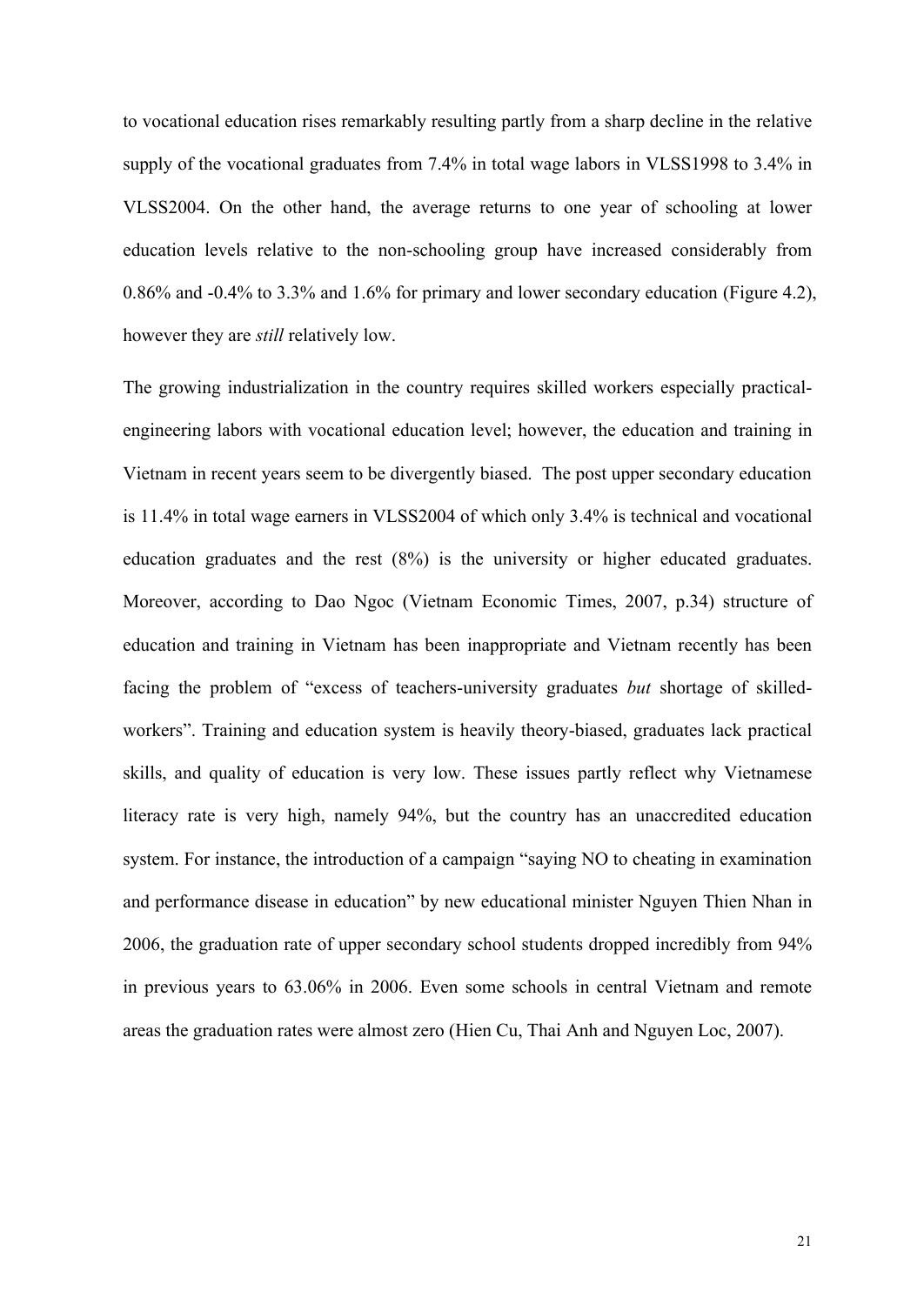Before  $1990s^{11}$ , Vietnam was a command economy. The government set wage scales, and state budget was allocated to employees via state enterprises and administrative units. However, the economic reform led to public sector downsizing and non-state economic sector boom. The non-state sector has been expanding and creating much employment including wage-paid jobs for the economy. The sector provided 88.3% of total employment while the state sector contributed only 11.7% in total employment of more than 41 million in 2005 (Duong Ngoc, Vietnam Economic Times, 2006, p.39).

In 1993, wage reform and labor contract system were initially implemented, the government introduced the "basic wage" as the minimum wage. Employers rely on the basic wage to compute practical wages for employees in concerns with education attainment, skills and productivity. In 1994, the Labor Code was typically issued providing the basis for negotiating and signing employment contracts. The code allows employers to be more flexible in hiring and firing labors. However, labor market in Vietnam is still rigid. Although hiring procedure is very easy, firing on the other hand is hard and ranked at the hardest place in the world (Thuy Trang, VnEconomy<sup>12</sup>, 28/Sep/2007). Educational attainment and ability still have not been appreciated properly relative to experienced skills. Some questions are raised whether schooling quality is improved during the reform? Do updated knowledge and skills help new labors much in earnings relative to older ones? To check these we compare experience-cohorts (experience groups are built with three groups: experience less than or equal 5 years, from 5 to 10 years, and over 10 years). The selection bias corrected rates of returns for the experience cohorts are 7.3%, 9.1% and 10% for the first, second and third cohort respectively in 2004. This is likely that a combination of education and experience (experience skills) may augment the returns to schooling, in other

 $11$  Although the reform initiated in 1986, the "real" reform was introduced affirmatively at the Communist Party's Congress VII in December1989.

<sup>12</sup> http://www.vneconomy.vn/PrintView.phtml?id=5be5447198b8bd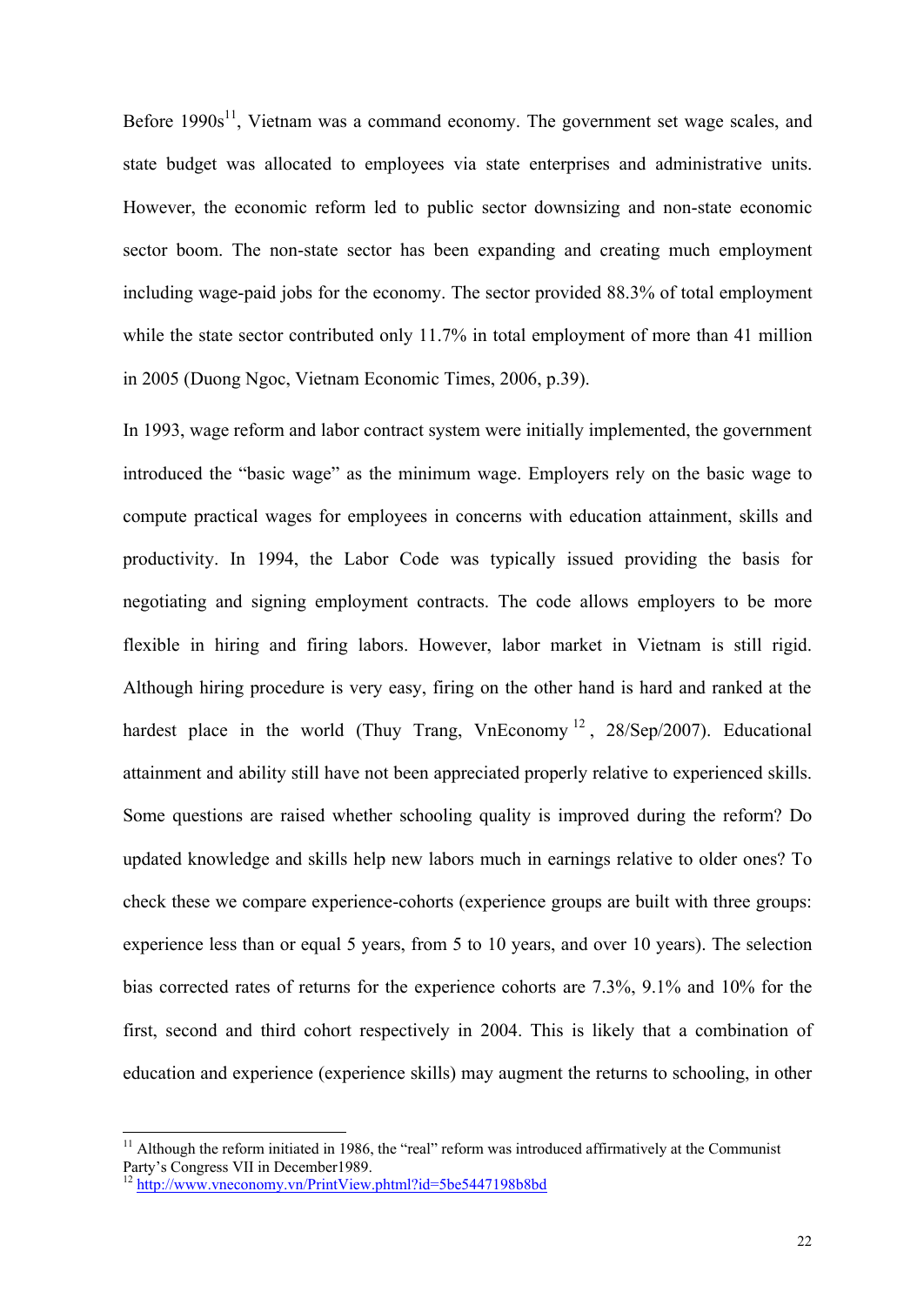words with the same education and sex the younger employees' additional year of schooling is rewarded less than the older ones. It can be therefore said that new knowledge and skills has not had a better role in earnings relative to older ones, the education system may fail to provide useful applicable knowledge in recent years. However, this finding on the other hand may reflect the relatively low competition in labor market. This finding is opposite to what is found by Zhang et al (2005) in a study of China, they find that lower-experience cohorts enjoy higher rates of returns to schooling and argue that improvement in schooling quality over time and new skills can be reasons for the return differentials between the younger and older cohorts.

Structural change can be another drive of changing rate of returns. Economic structure has changed greatly during the research period, for example, contribution of industry in GDP was from 32.5% in 1998 to 40.2% in 2004 while low-productivity agriculture (traditional  $\&$ small-scale farming) reduced its role in GDP contribution from 26% to 22% (Vietnam Economic Times, 2006, p.64). The downsizing of agriculture and enlarging of industry might therefore improve returns of education. The technical changes resulted from industrialization, increasing investment and FDI inflows also have created opportunities for education to bring into play its roles. Total investment in 2004 obtained 38.4% GDP of which 91.5% was invested in industry and services. Total accumulative FDI was more than 60 billion USD (equivalent to Vietnam's GDP), and the investment is commonly followed by technical and managerial-skill transfers, which need and stimulate improvement of education. In China, some studies argue that technical change is a possible explanation, and increasing intra-industry competition improves the education returns rather than shifting labors from state sector to higher completive non-state sectors (Zhang et al, 2005; Heckman and Li, 2004).

# **5. Conclusions and suggestions for further study**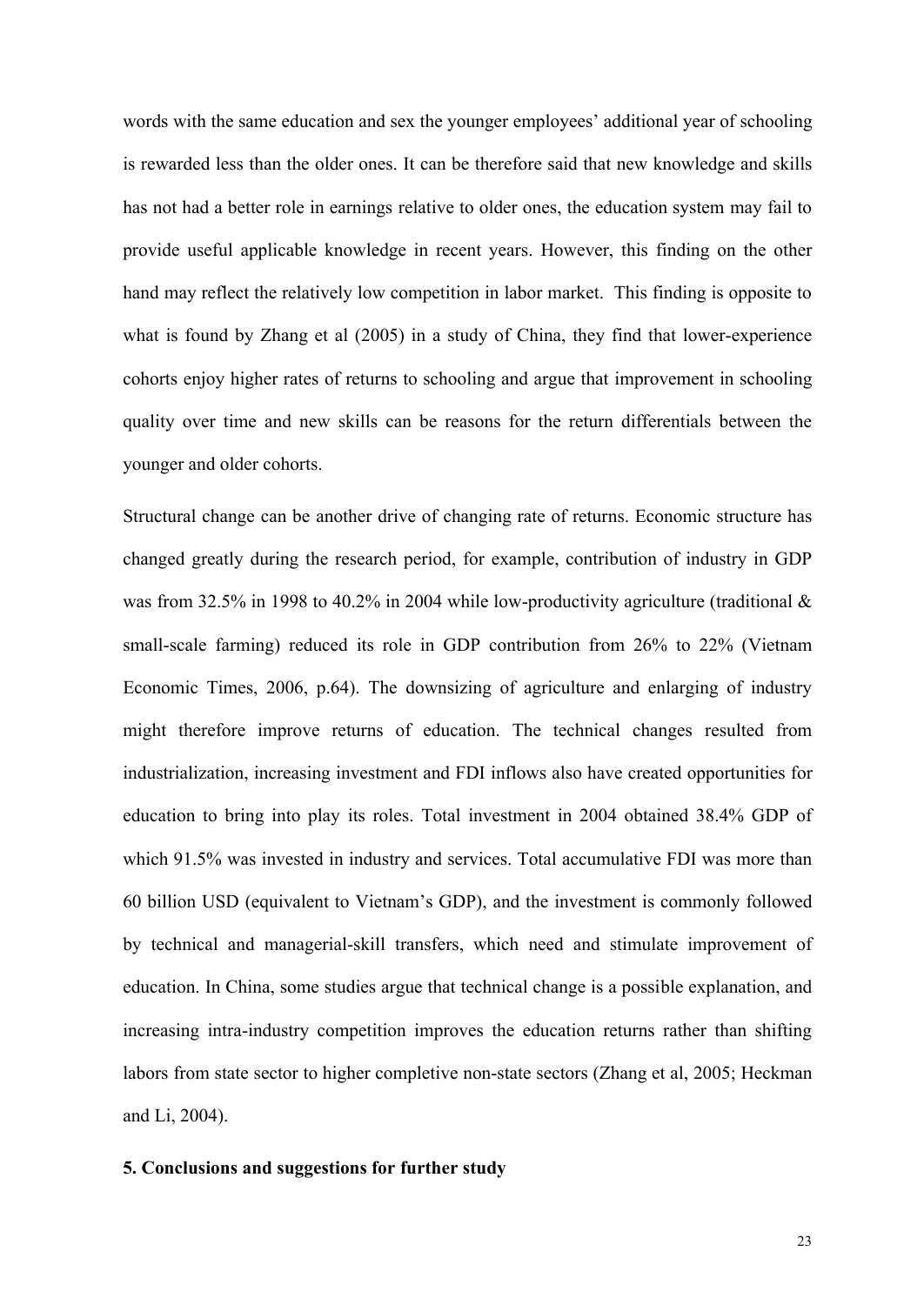This paper uses two rounds of VLSS1998 and VLSS2004 to examine the returns to schooling and its changing effect during the recent reform in Vietnam. The paper employs various approaches from basic Mincerian wage equation to sophisticated methods which correct sample selection bias and endogenous treatment effect.

The bias corrected rates of returns to schooling increase remarkably over times for both sex and education level groups. The estimates of the returns are much higher than conventional OLS estimates and the return estimates for Vietnam from 1993 to 1998 reported by Moock et al (2003), Liu (2006), Glewwe et al (1998) and Gallup (2002). The great improvements in the returns are found at higher education levels: upper secondary and higher groups of which vocational education graduates harvest the fastest increasing returns to an additional year of schooling during the studied period.

Women account for less than 40% in wage-paid employments and earned at least 22% less than men with the same education and experience; however, their return to an additional year of schooling is much higher than that of men counterpart regardless of model specifications. The estimates are robust and consistent in all models.

The conventional OLS estimates of the return are biased downward relative to the sophisticated estimation that controls for sample selection bias. After correcting the selection bias, the return to an additional year of schooling improves significantly from 2.7% to 3.76% in 1998 and from 8.6% to 9.4% in 2004. This improvement is resulted from eliminating the downward bias in the OLS estimator. The paper also checks the sensitivity of the estimated returns by adding weekly working hours into right hand side of the models (Table 4.7). In 1998 intensity of weekly working hours affect monthly wage rate, however, this effect declined sharply over time. This fall may show that during the recent reform education has a better role to play. The growing return to schooling as well as the decline in role of weekly working hour intensity in earnings indicates the increasing role of education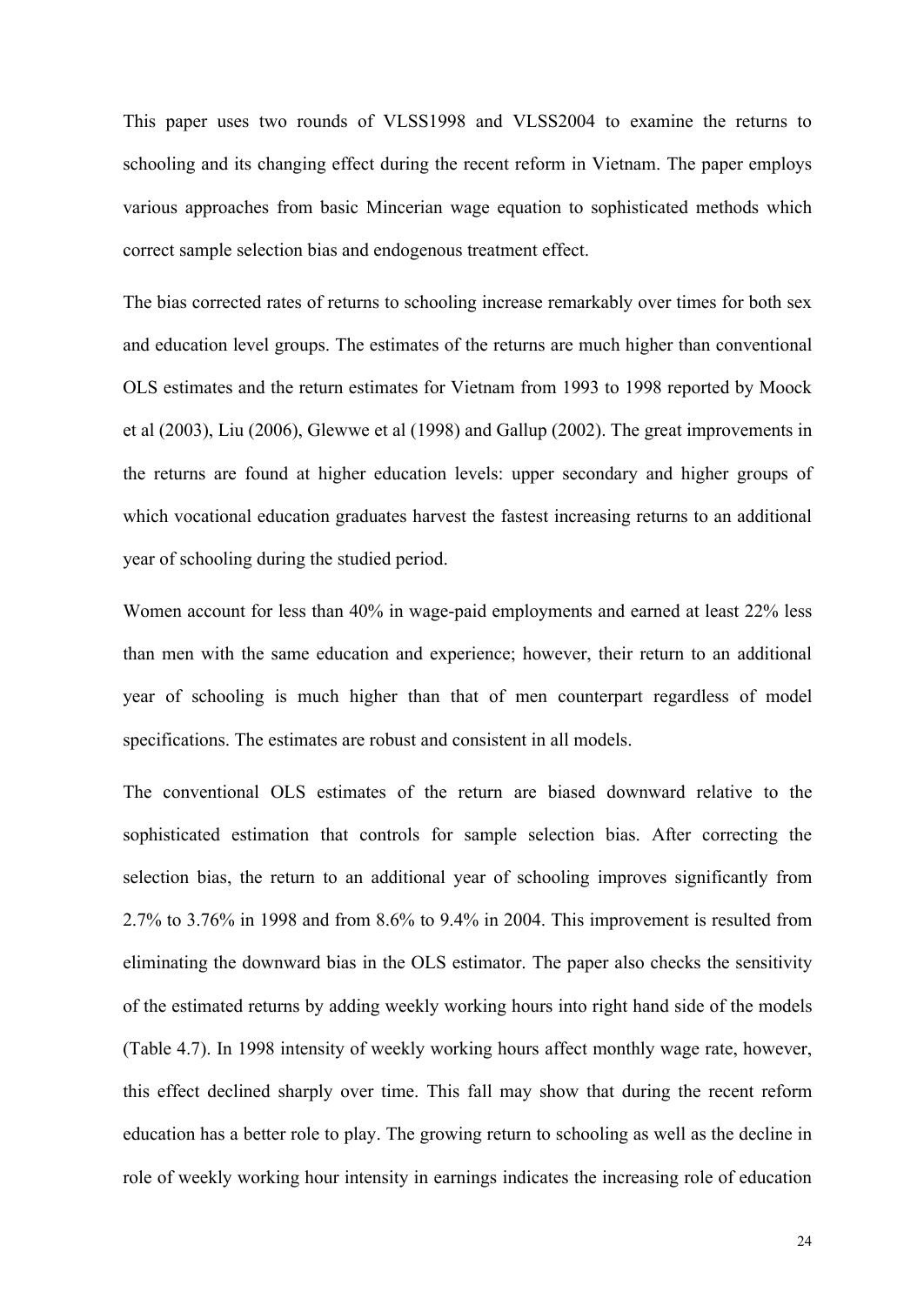in earnings relative to intensity of working in the recent economic reform. On the other hand, the strong effect of weekly working hour in log on monthly earning may reflect that more stable jobs (greater weekly working hour) tend to go with higher wages, while workers who lacked workload to do were rewarded lower wage rates.

The paper also controls for endogeneity of self-selection into state sector, the estimates show that favourable conditions in state sector have stimulated employees to self-select into the state sector. Controlling for sector self-selection changes estimates downward substantially, the Wald test outputs show how serious the endogenous treatment effect is in the wage equation. Furthermore, family relatives affect the probability of being self-selected into the state sector strongly. This reflects relative advantages of having family relatives in state sector and higher likelihood of being employed as well as the less competition in employment recruitment in the state sector.

Another shortcoming of conventional OLS estimate of wage equation is that the individual omitted ability, which is in error term of the wage equation, may be correlated with years of schooling. Students themselves may self-select into schooling to maximize their lifetime earnings, and students with better ability are likely to get involved in more education and then earn higher wage. Consequently, students' motivation and ability affect their schooling and then affect income. In other words, schooling is potentially endogenous. Unfortunately, data do not support to proxy for ability bias in our analysis.

Interestingly, Vietnam joined WTO in 2006 with more commitments for opening the economy further including labour market. These therefore allow more competitions amongst firms as well as amongst labours. Therefore, skills, knowledge and talents would be rewarded deservedly. The labour market has been changing very fast, and education increasingly has an important role to play in the more competitive economy. Future updates of this study will capture the impact of the WTO integration and dynamic of labour market.